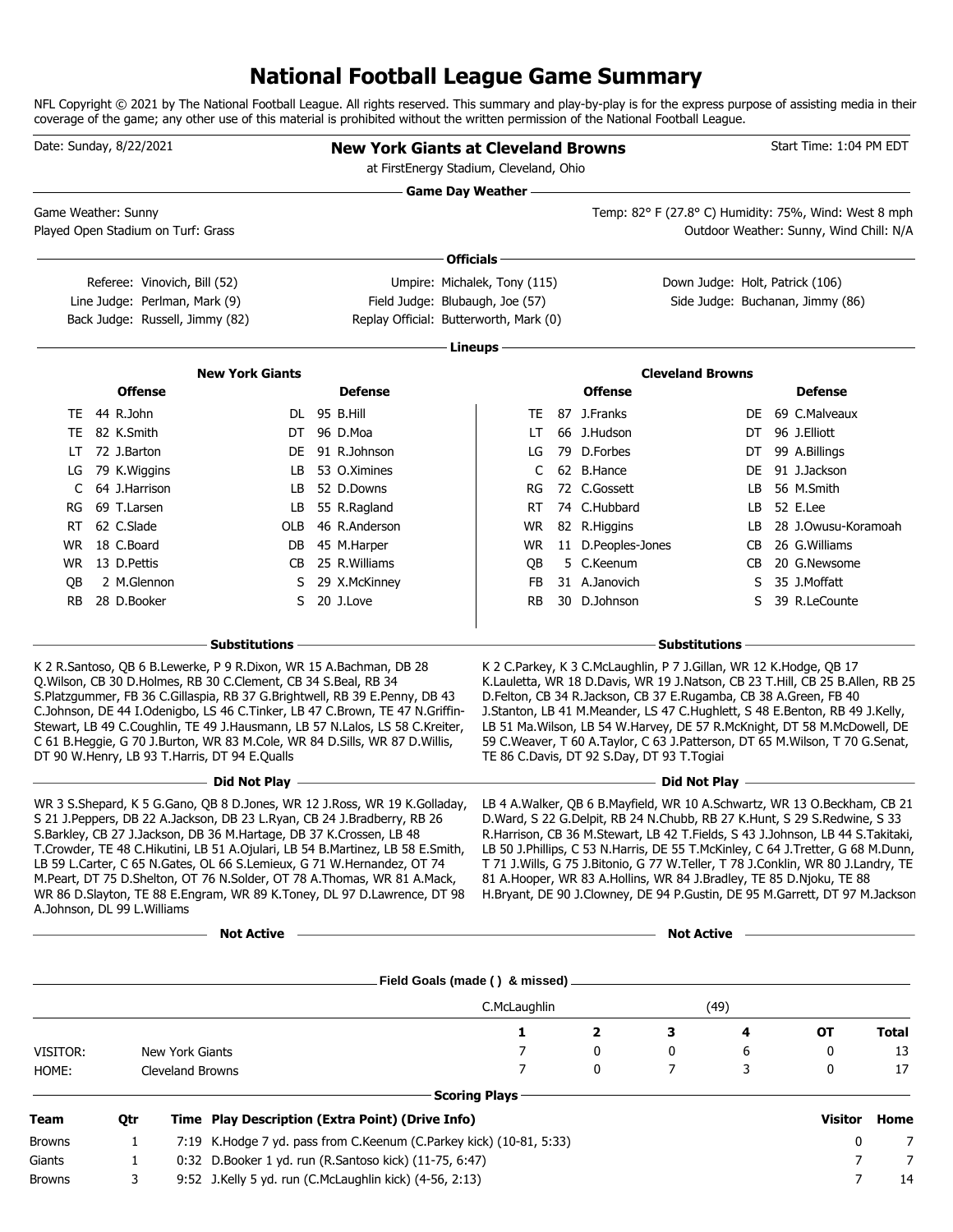### **National Football League Game Summary**

NFL Copyright © 2021 by The National Football League. All rights reserved. This summary and play-by-play is for the express purpose of assisting media in their coverage of the game; any other use of this material is prohibited without the written permission of the National Football League.

| Giants                  |  | 7:11 D. Sills 8 yd. pass from B. Lewerke (run failed) (8-72, 3:54) |            |  |
|-------------------------|--|--------------------------------------------------------------------|------------|--|
| <b>Browns</b>           |  | 2:29 C.McLaughlin 49 yd. Field Goal (8-44, 4:42)                   |            |  |
| Paid Attendance: 47,878 |  |                                                                    | Time: 2:59 |  |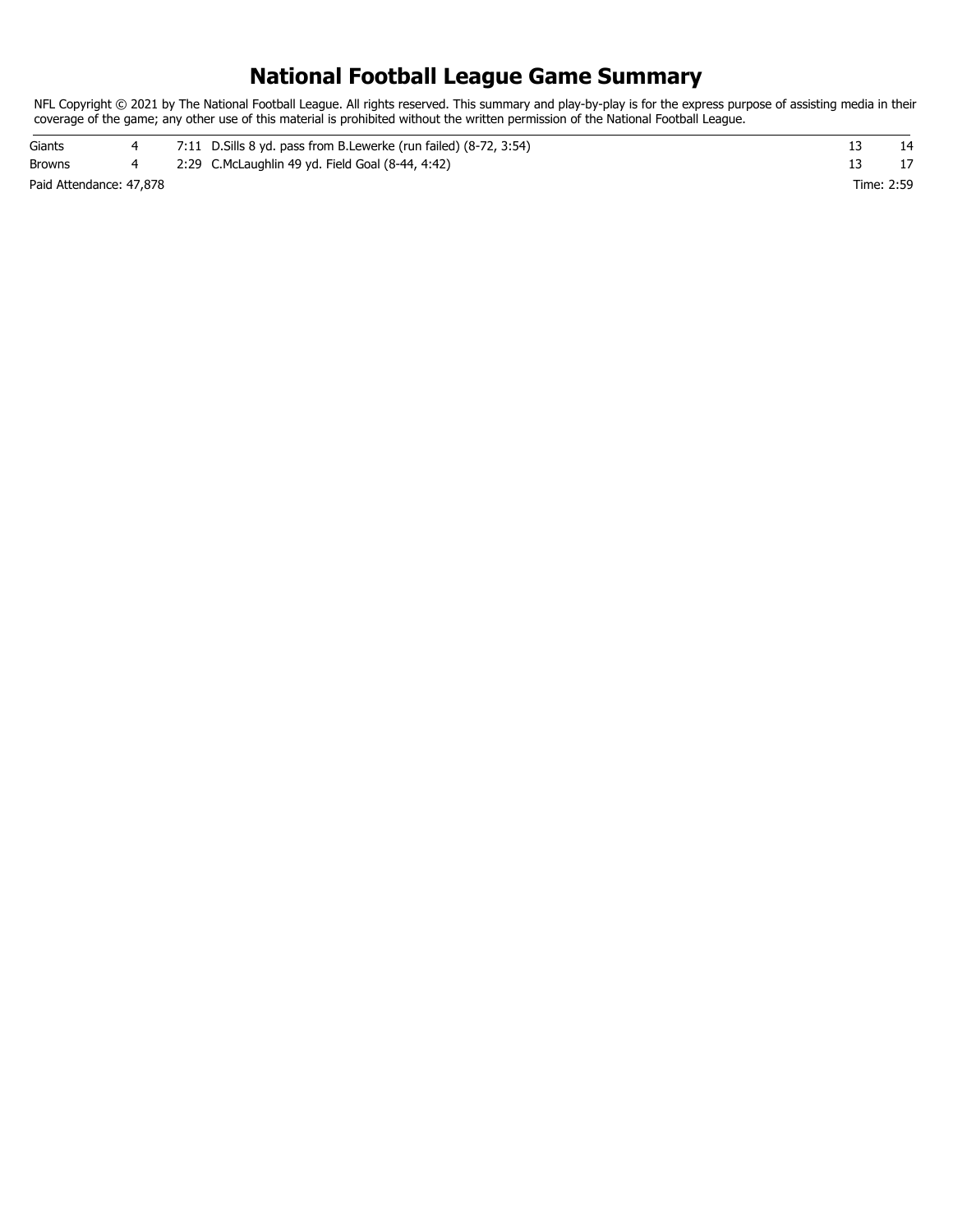# **Final Individual Statistics**

|                                           |           | <b>New York Giants</b> |             |              |             |             |           |                    |                     |    |                        |            | <b>Cleveland Browns</b> |            |             |                |       |             |              |
|-------------------------------------------|-----------|------------------------|-------------|--------------|-------------|-------------|-----------|--------------------|---------------------|----|------------------------|------------|-------------------------|------------|-------------|----------------|-------|-------------|--------------|
| <b>RUSHING</b>                            |           |                        | <b>ATT</b>  | <b>YDS</b>   | <b>AVG</b>  |             | LG        | <b>TD</b>          | <b>RUSHING</b>      |    |                        |            |                         | <b>ATT</b> | <b>YDS</b>  | <b>AVG</b>     |       | LG          | <b>TD</b>    |
| C.Clement                                 |           |                        | 9           | 30           | 3.3         |             | 13        | 0                  | J.Kelly             |    |                        |            |                         | 9          | 58          | 6.4            |       | 18          | $\mathbf{1}$ |
| D.Booker                                  |           |                        | 6           | 27           | 4.5         |             | 9         | 1                  | D.Johnson           |    |                        |            |                         | 4          | 36          | 9.0            |       | 18          | 0            |
| <b>B.Lewerke</b>                          |           |                        | 3           | 27           | 9.0         |             | 20        | 0                  | K.Lauletta          |    |                        |            |                         | 2          | 33          | 16.5           |       | 32          | 0            |
| E.Penny                                   |           |                        | 2           | 16           | 8.0         |             | 9         | 0                  | D.Felton            |    |                        |            |                         | 8          | 25          | 3.1            |       | 9           | 0            |
| C.Board                                   |           |                        | 1           | 9            | 9.0         |             | 9         | 0                  | J.Natson            |    |                        |            |                         | 1          | 12          | 12.0           |       | 12          | 0            |
| G.Brightwell                              |           |                        | 3           | 7            | 2.3         |             | 6         | 0                  | J.Stanton           |    |                        |            |                         | 1          | $-1$        | $-1.0$         |       | $-1$        | 0            |
| D.Pettis                                  |           |                        | 1           | 4            | 4.0         |             | 4         | 0                  |                     |    |                        |            |                         |            |             |                |       |             |              |
| Total                                     |           |                        | 25          | 120          | 4.8         |             | 20        | 1                  | Total               |    |                        |            |                         | 25         | 163         | 6.5            |       | 32          | 1            |
| <b>PASSING</b>                            | ATT       | <b>CMP</b>             | <b>YDS</b>  | SK/YD TD     |             | LG          | <b>IN</b> | <b>RT</b>          | <b>PASSING</b>      |    |                        | <b>ATT</b> | <b>CMP</b>              | <b>YDS</b> | SK/YD TD    |                | LG IN |             | <b>RT</b>    |
| <b>B.Lewerke</b>                          | 19        | 11                     | 108         | 2/6          | 1           | 29          | 1         | 69.6               | K.Lauletta          |    |                        | 23         | 14                      | 152        | 1/10        | 0              | 23    | 0           | 80.3         |
| M.Glennon                                 | 13        | 10                     | 86          | 0/0          | 0           | 24          | 0         | 93.8               | C.Keenum            |    |                        | 12         | 9                       | 74         | 2/9         | 1              | 13    | 1           | 83.3         |
| Total                                     | 32        | 21                     | 194         | 2/6          | 1           | 29          | 1         | 79.4               | Total               |    |                        | 35         | 23                      | 226        | 3/19        | $\mathbf{1}$   | 23    | 1           | 81.4         |
| <b>PASS RECEIVING</b>                     |           | <b>TAR</b>             | <b>REC</b>  | <b>YDS</b>   | <b>AVG</b>  |             | LG        | TD                 |                     |    | <b>PASS RECEIVING</b>  |            | TAR                     | <b>REC</b> | YDS         | <b>AVG</b>     |       | LG          | <b>TD</b>    |
| R.John                                    |           | 3                      | 3           | 58           | 19.3        |             | 29        | 0                  | C.Davis             |    |                        |            | 5                       | 4          | 29          | 7.3            |       | 13          | 0            |
| D.Sills                                   |           | 5                      | 3           | 31           | 10.3        |             | 19        | 1                  | D.Johnson           |    |                        |            | 5                       | 4          | 23          | 5.8            |       | 8           | 0            |
| D.Pettis                                  |           | 5                      | 3           | 25           | 8.3         |             | 13        | 0                  | D.Davis             |    |                        |            | 4                       | 3          | 45          | 15.0           |       | 23          | 0            |
| G.Brightwell                              |           | 5                      | 3           | 12           | 4.0         |             | 7         | 0                  | J.Franks            |    |                        |            | 7                       | 3          | 18          | 6.0            |       | 9           | 0            |
| D.Willis                                  |           | 3                      | 2           | 21           | 10.5        |             | 15        | 0                  | J.Stanton           |    |                        |            | 2                       | 2          | 33          | 16.5           |       | 19          | 0            |
| D.Booker                                  |           | 2                      | 2           | 13           | 6.5         |             | 7         | 0                  | K.Hodge             |    |                        |            | 4                       | 2          | 21          | 10.5           |       | 14          | 1            |
| C.Board                                   |           | 1                      | 1           | 12           | 12.0        |             | 12        | 0                  | J.Kelly             |    |                        |            | 1                       | 1          | 21          | 21.0           |       | 21          | 0            |
| J.Hausmann                                |           | 1                      | 1           | 8            | 8.0         |             | 8         | 0                  | D.Peoples-Jones     |    |                        |            | 1                       | 1          | 13          | 13.0           |       | 13          | 0            |
| E.Penny                                   |           | 1                      | 1           | 7            | 7.0         |             | 7         | 0                  | D.Felton            |    |                        |            | 2                       | 1          | 12          | 12.0           |       | 12          | 0            |
| A.Bachman                                 |           | 4                      | 1           | 6            | 6.0         |             | 6         | 0                  | A.Janovich          |    |                        |            | 1                       | 1          | 8           | 8.0            |       | 8           | 0            |
| K.Smith                                   |           | 1                      | 1           | 1            | 1.0         |             | 1         | 0                  | R.Higgins           |    |                        |            | 2                       | 1          | 3           | 3.0            |       | 3           | 0            |
| C.Clement                                 |           | 1                      | 0           | 0            | 0.0         |             | 0         | 0                  | J.Natson            |    |                        |            | 1                       | 0          | 0           | 0.0            |       | 0           | 0            |
| Total                                     |           | 32                     | 21          | 194          | 9.2         |             | 29        | 1                  | Total               |    |                        |            | 35                      | 23         | 226         | 9.8            |       | 23          | 1            |
| <b>INTERCEPTIONS</b>                      |           |                        | <b>NO</b>   | <b>YDS</b>   | <b>AVG</b>  |             | LG        | <b>TD</b>          |                     |    | <b>INTERCEPTIONS</b>   |            |                         | <b>NO</b>  | <b>YDS</b>  | <b>AVG</b>     |       | LG          | <b>TD</b>    |
| Q.Wilson                                  |           |                        | 1           | 22           | 22.0        |             | 22        | 0                  | R.LeCounte          |    |                        |            |                         | 1          | 0           | 0.0            |       | 0           | 0            |
| Total                                     |           |                        | 1           | 22           | 22.0        |             | 22        | 0                  | Total               |    |                        |            |                         | 1          | 0           | 0.0            |       | 0           | 0            |
| <b>PUNTING</b>                            | <b>NO</b> | <b>YDS</b>             | <b>AVG</b>  | <b>NET</b>   | TВ          | <b>IN20</b> |           | LG                 | <b>PUNTING</b>      |    |                        | <b>NO</b>  | <b>YDS</b>              | <b>AVG</b> | <b>NET</b>  | TВ             |       | <b>IN20</b> | LG           |
| R.Dixon                                   | 6         | 273                    | 45.5        | 40.2         | 0           |             | 3         | 56                 | J.Gillan            |    |                        | 4          | 182                     | 45.5       | 40.5        | 1              |       | 1           | 53           |
| Total                                     | 6         | 273                    | 45.5        | 40.2         | 0           |             | 3         | 56                 | Total               |    |                        | 4          | 182                     | 45.5       | 40.5        | 1              |       | 1           | 53           |
| <b>PUNT RETURNS</b>                       |           | <b>NO</b>              | <b>YDS</b>  | <b>AVG</b>   | FC          |             | LG        | TD                 | <b>PUNT RETURNS</b> |    |                        |            | <b>NO</b>               | <b>YDS</b> | <b>AVG</b>  | FC             |       | LG          | <b>TD</b>    |
| C.Board                                   |           | 1                      | 0           | 0.0          | 0           |             | 0         | 0                  | D.Felton            |    |                        |            | 3                       | 21         | 7.0         | 0              |       | 10          | 0            |
| [DOWNED]                                  |           | 1                      | 0           | 0.0          | 0           |             | 0         | 0                  | J.Natson            |    |                        |            | $\overline{2}$          | 11         | 5.5         | 0              |       | 11          | 0            |
| <b>[OUT OF BOUNDS]</b>                    |           | 1                      | 0           | 0.0          | 0           |             | 0         | 0                  |                     |    | [OUT OF BOUNDS]        |            | 1                       | 0          | 0.0         | 0              |       | 0           | 0            |
| [TOUCHBACK]                               |           | 1                      | 0           | 0.0          | 0           |             | 0         | 0                  |                     |    |                        |            |                         |            |             |                |       |             |              |
| Total                                     |           | $\mathbf{1}$           | 0           | 0.0          | 0           |             | 0         | 0                  | Total               |    |                        |            | 5                       | 32         | 6.4         | 0              |       | 11          | 0            |
| <b>KICKOFF RETURNS</b>                    |           | <b>NO</b>              | <b>YDS</b>  | <b>AVG</b>   | FC          |             | LG        | TD                 |                     |    | <b>KICKOFF RETURNS</b> |            | <b>NO</b>               | <b>YDS</b> | <b>AVG</b>  | FC             |       | LG          | <b>TD</b>    |
| M.Cole                                    |           | $\mathbf{1}$           | 15          | 15.0         | 0           |             | 15        | 0                  | [TOUCHBACK]         |    |                        |            | 3                       | 0          | 0.0         | $\mathbf 0$    |       | 0           | $\mathbf 0$  |
| [TOUCHBACK]                               |           | 3                      | $\mathbf 0$ | 0.0          | 0           |             | 0         | 0                  |                     |    |                        |            |                         |            |             |                |       |             |              |
| Total                                     |           | $\mathbf{1}$           | 15          | 15.0         | 0           |             | 15        | 0                  | Total               |    |                        |            | 0                       | 0          | 0.0         | 0              |       | 0           | 0            |
| <b>New York Giants</b>                    |           |                        |             |              |             |             |           |                    |                     |    |                        |            |                         |            |             |                |       |             |              |
| <b>FUMBLES</b>                            |           |                        |             | <b>FUM</b>   | <b>LOST</b> |             |           | <b>OWN-REC YDS</b> |                     | TD | <b>FORCED</b>          |            | <b>OPP-REC</b>          | <b>YDS</b> | <b>TD</b>   | <b>OUT-BDS</b> |       |             |              |
| C.Board                                   |           |                        |             | $\mathbf{1}$ |             | 0           |           | 1                  | 0                   | 0  | 0                      |            | 0                       | 0          | 0           |                |       | 0           |              |
| D.Moa                                     |           |                        |             | 0            |             | 0           |           | 0                  | 0                   | 0  | 1                      |            | 0                       | 0          | 0           |                |       | 0           |              |
| Total                                     |           |                        |             | 1            |             | 0           |           | $\mathbf{1}$       | 0                   | 0  | $\mathbf{1}$           |            | $\mathbf{0}$            | 0          | 0           |                |       | 0           |              |
| <b>Cleveland Browns</b><br><b>FUMBLES</b> |           |                        |             |              | FUM LOST    |             |           | <b>OWN-REC YDS</b> |                     | TD | <b>FORCED</b>          |            | <b>OPP-REC</b>          | <b>YDS</b> | <b>TD</b>   | <b>OUT-BDS</b> |       |             |              |
| K.Lauletta                                |           |                        |             | $\mathbf{1}$ |             | 0           |           | 0                  | 0                   | 0  | $\mathbf 0$            |            | $\mathbf{0}$            | 0          | $\mathbf 0$ |                |       | 0           |              |
|                                           |           |                        |             |              |             |             |           |                    |                     |    |                        |            |                         |            |             |                |       |             |              |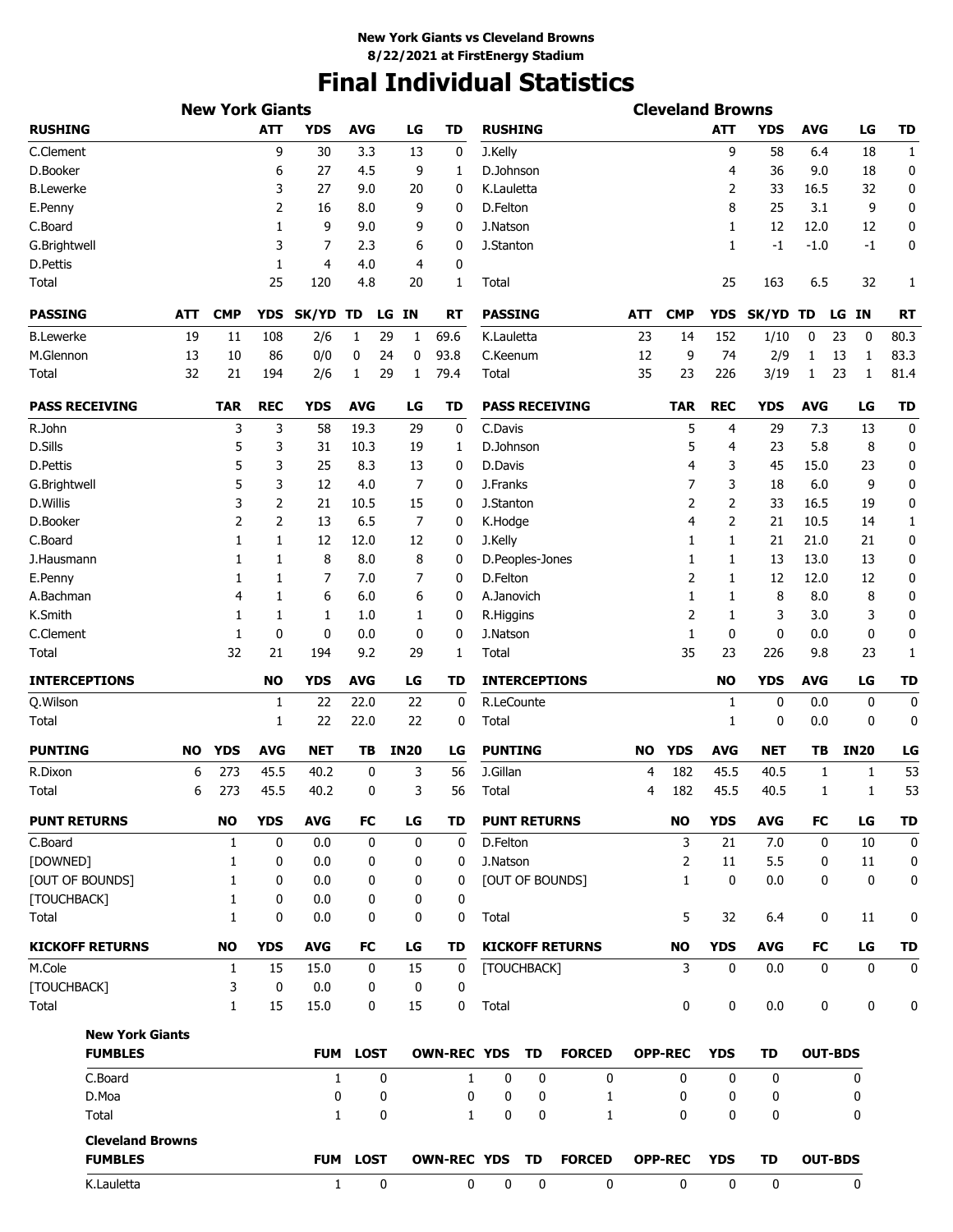# **Final Individual Statistics**

| D.Johnson |                         |  |  |  |  |
|-----------|-------------------------|--|--|--|--|
| Total     | 1 0 1 0 0 0 0 0 0 0 0 0 |  |  |  |  |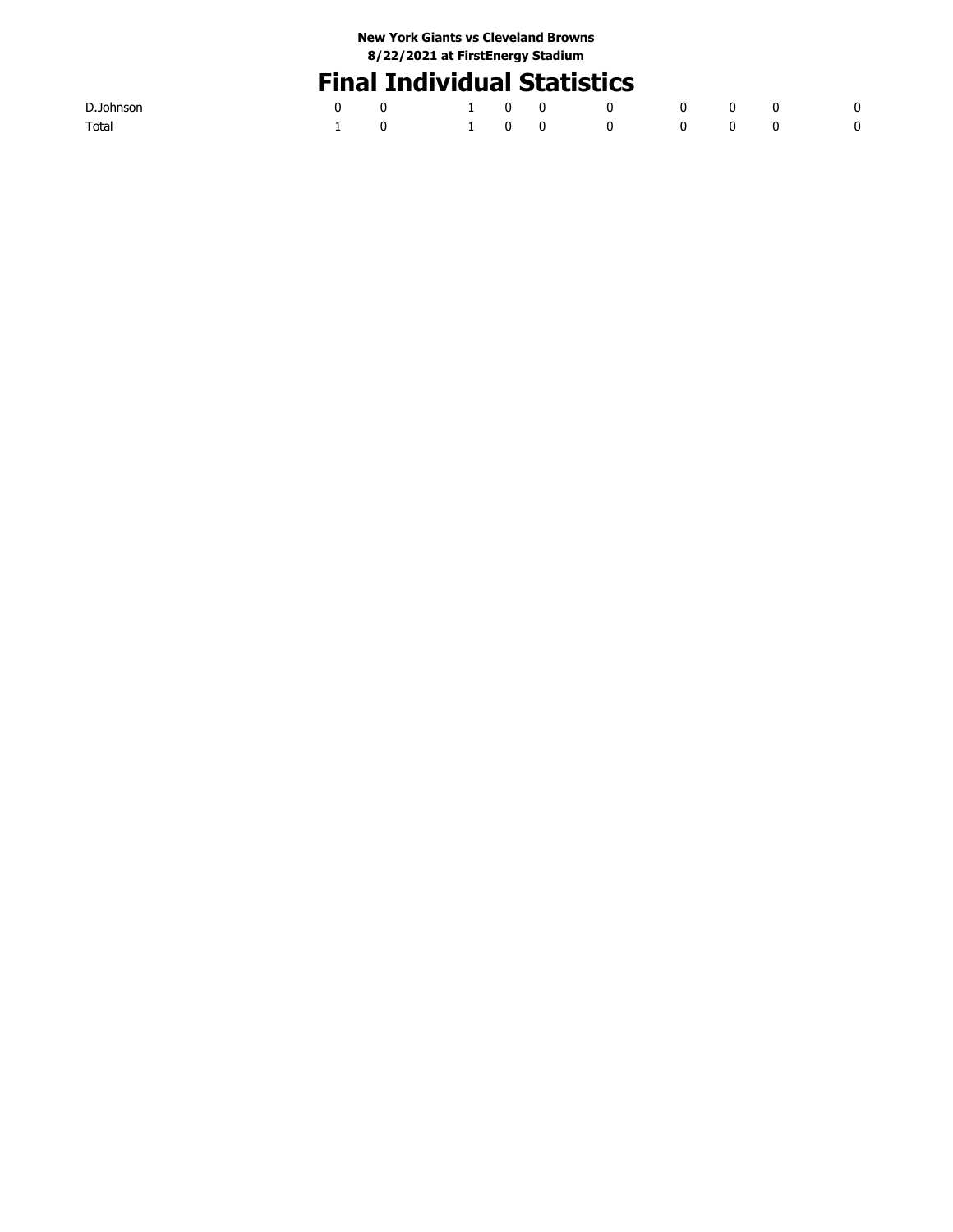# **Final Team Statistics**

|                                                      | <b>Visitor</b> | Home          |
|------------------------------------------------------|----------------|---------------|
|                                                      | <b>Giants</b>  | <b>Browns</b> |
| <b>TOTAL FIRST DOWNS</b>                             | 18             | 24            |
| By Rushing                                           | 6              | 9             |
| By Passing                                           | 11             | 14            |
| <b>By Penalty</b>                                    | 1              | 1             |
| THIRD DOWN EFFICIENCY                                | 5-13-38.5%     | 3-11-27.3%    |
| <b>FOURTH DOWN EFFICIENCY</b>                        | 2-2-100.0%     | 2-2-100.0%    |
| <b>TOTAL NET YARDS</b>                               | 308            | 370           |
| Total Offensive Plays (inc. times thrown passing)    | 59             | 63            |
| Average gain per offensive play                      | 5.2            | 5.9           |
| <b>NET YARDS RUSHING</b>                             | 120            | 163           |
| <b>Total Rushing Plays</b>                           | 25             | 25            |
| Average gain per rushing play                        | 4.8            | 6.5           |
| Tackles for a loss-number and yards                  | $2 - 2$        | $3 - 4$       |
| <b>NET YARDS PASSING</b>                             | 188            | 207           |
| Times thrown - yards lost attempting to pass         | $2 - 6$        | $3 - 19$      |
| Gross yards passing                                  | 194            | 226           |
| <b>PASS ATTEMPTS-COMPLETIONS-HAD INTERCEPTED</b>     | $32 - 21 - 1$  | $35 - 23 - 1$ |
| Avg gain per pass play (inc.# thrown passing)        | 5.5            | 5.4           |
| <b>KICKOFFS Number-In End Zone-Touchbacks</b>        | $3 - 3 - 3$    | $4 - 4 - 3$   |
| <b>PUNTS Number and Average</b>                      | $6 - 45.5$     | 4-45.5        |
| <b>Had Blocked</b>                                   | 0              | 0             |
| <b>FGs - PATs Had Blocked</b>                        | $0 - 0$        | $0 - 0$       |
| <b>Net Punting Average</b>                           | 40.2           | 40.5          |
| <b>TOTAL RETURN YARDAGE (Not Including Kickoffs)</b> | 22             | 32            |
| No. and Yards Punt Returns                           | $1 - 0$        | $5 - 32$      |
| No. and Yards Kickoff Returns                        | $1 - 15$       | $0 - 0$       |
| No. and Yards Interception Returns                   | $1 - 22$       | $1 - 0$       |
| <b>PENALTIES Number and Yards</b>                    | $4 - 41$       | $6 - 30$      |
| <b>FUMBLES Number and Lost</b>                       | $1 - 0$        | $1 - 0$       |
| <b>TOUCHDOWNS</b>                                    | $\overline{c}$ | 2             |
| Rushing                                              | 1              | 1             |
| Passing                                              | $\mathbf{1}$   | $\mathbf 1$   |
| <b>EXTRA POINTS Made-Attempts</b>                    | $1 - 2$        | $2 - 2$       |
| Kicking Made-Attempts                                | $1 - 1$        | $2 - 2$       |
| <b>Rushing Made-Attempts</b>                         | $0 - 1$        | $0-0$         |
| <b>FIELD GOALS Made-Attempts</b>                     | $0-0$          | $1 - 1$       |
| <b>RED ZONE EFFICIENCY</b>                           | 2-2-100%       | 2-3-67%       |
| <b>GOAL TO GO EFFICIENCY</b>                         | 1-1-100%       | 2-2-100%      |
| <b>SAFETIES</b>                                      | 0              | 0             |
| <b>FINAL SCORE</b>                                   | 13             | 17            |
| <b>TIME OF POSSESSION</b>                            | 28:43          | 31:17         |
|                                                      |                |               |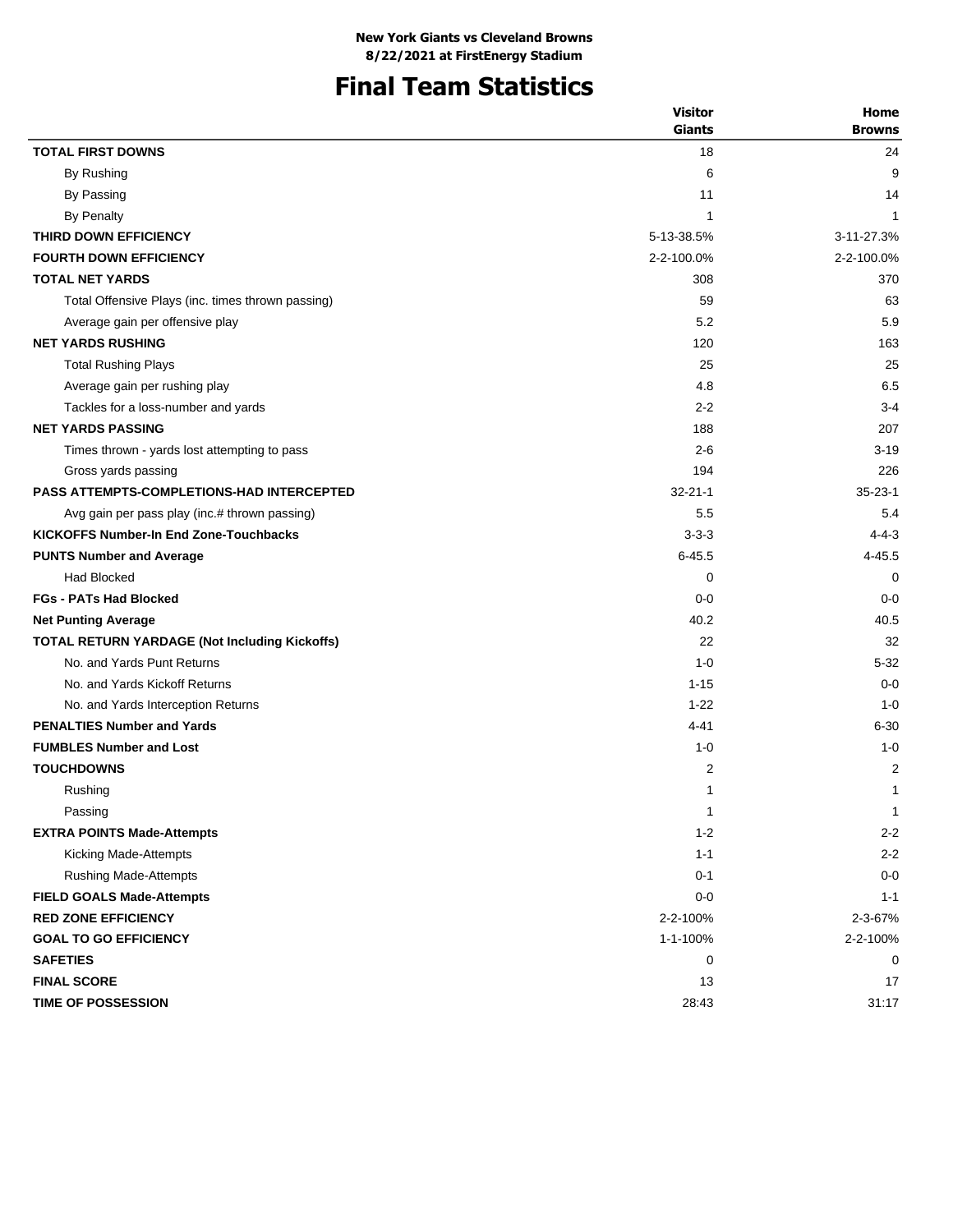# **Ball Possession And Drive Chart**

**New York Giants**

| #   | Time<br>Recd | Time<br>Lost | <b>Time How Ball</b><br><b>Poss Obtained</b> | <b>Drive</b><br>Began | #<br>Play | Yds<br>Gain | Yds<br>Pen | Net<br>Yds | 1st<br>Down | Last<br>Scrm  | <b>How Given</b><br>Up |
|-----|--------------|--------------|----------------------------------------------|-----------------------|-----------|-------------|------------|------------|-------------|---------------|------------------------|
|     | 15:00        | 12:52        | 2:08 Kickoff                                 | NYG 25                | 5         | 24          | 0          | 24         |             | NYG 49        | Punt                   |
|     | 7:19         | 0:32         | 6:47 Kickoff                                 | NYG 25                | 11        | 75          | $\Omega$   | 75         | 6           | $*$ CLV 1     | Touchdown              |
| 3   | 9:55         | 8:17         | 1:38 Interception                            | NYG 15                |           | 9           | 0          | 9          | 0           | NYG 24        | Punt                   |
| 4   | 5:57         | 1:50         | 4:07 Punt                                    | NYG 24                | 6         | 35          | $-10$      | 25         | $\perp$     | NYG 49        | Punt                   |
| .5. | 13:37        | 12:05        | 1:32 Punt                                    | NYG 10                | 3         | 4           | 0          | 4          | 0           | NYG 14        | Punt                   |
| 6   | 9:52         | 7:16         | 2:36 Kickoff                                 | NYG 13                | 4         | 20          | -5         | 15         |             | NYG 28        | Punt                   |
|     | 2:05         | 13:33        | 3:32 Punt                                    | <b>NYG 20</b>         |           | 30          | 0          | 30         |             | 50            | Punt                   |
| 8   | 11:05        | 7:11         | 3:54 Punt                                    | <b>NYG 28</b>         | 8         | 53          | 19         | 72         | 4           | $*$ CLV 8     | Touchdown              |
| 9   | 2:29         | 0:00         | 2:29 Kickoff                                 | NYG 25                | 12        | 58          | -10        | 48         | 3           | <b>CLV 27</b> | Interception           |

(185) Average NYG 21

|    | <b>Cleveland Browns</b> |              |                                              |                       |                  |             |                   |            |             |               |                        |
|----|-------------------------|--------------|----------------------------------------------|-----------------------|------------------|-------------|-------------------|------------|-------------|---------------|------------------------|
| #  | Time<br>Recd            | Time<br>Lost | <b>Time How Ball</b><br><b>Poss Obtained</b> | <b>Drive</b><br>Began | #<br><b>Play</b> | Yds<br>Gain | Yds<br><b>Pen</b> | Net<br>Yds | 1st<br>Down | Last<br>Scrm  | <b>How Given</b><br>Up |
| 1  | 12:52                   | 7:19         | 5:33 Punt                                    | <b>CLV 19</b>         | 10               | 81          | 0                 | 81         | 6           | * NYG 7       | Touchdown              |
| 2  | 0:32                    | 9:55         | 5:37 Kickoff                                 | <b>CLV 25</b>         | 11               | -49         | 16                | 65         | 4           | * NYG 10      | Interception           |
| 3  | 8:17                    | 5:57         | 2:20 Punt                                    | <b>CLV 40</b>         | 3                | -4          | 0                 | -4         | 0           | CLV 36        | Punt                   |
| 4  | 1:50                    | 0:00         | $1:50$ Punt                                  | <b>CLV 12</b>         | 12               | 74          | -5                | 69         | 4           | <b>CLV 49</b> | End of Half            |
| 5. | 15:00                   | 13:37        | 1:23 Kickoff                                 | <b>CLV 25</b>         | 4                | 21          | 0                 | 21         |             | <b>CLV 46</b> | Punt                   |
| 6  | 12:05                   | 9:52         | $2:13$ Punt                                  | <b>CLV 44</b>         | 4                | 56          | 0                 | 56         | 4           | * NYG 5       | Touchdown              |
|    | 7:16                    | 2:05         | 5:11 Punt                                    | <b>CLV 21</b>         |                  | 34          | 0                 | 34         | 2           | NYG 45        | Punt                   |
| 8  | 13:33                   | 11:05        | 2:28 Punt                                    | CLV <sub>9</sub>      | 5                | 10          |                   | 10         |             | <b>CLV 19</b> | Punt                   |
| 9  | 7:11                    | 2:29         | 4:42 Kickoff                                 | <b>CLV 25</b>         | 8                | 49          | -5                | 44         | 2           | <b>NYG 31</b> | Field Goal             |

(220) Average CLV 24

**\* inside opponent's 20**

\_\_\_\_\_\_\_\_\_\_\_\_\_\_\_\_\_\_\_\_\_\_\_\_\_\_\_

|         | <b>Time of Possession by Quarter</b>   | 1st                | 2nd  | 3rd  | 4th                | ΟТ | Total |
|---------|----------------------------------------|--------------------|------|------|--------------------|----|-------|
| Visitor | New York Giants                        | 8:55               | 5:45 | 6:13 | 7:50               |    | 28:43 |
| Home    | Cleveland Browns                       | 6:05               | 9:15 | 8:47 | 7:10               |    | 31:17 |
|         | <b>Kickoff Drive No.-Start Average</b> | Giants: 4 - NYG 22 |      |      | Browns: 3 - CLV 25 |    |       |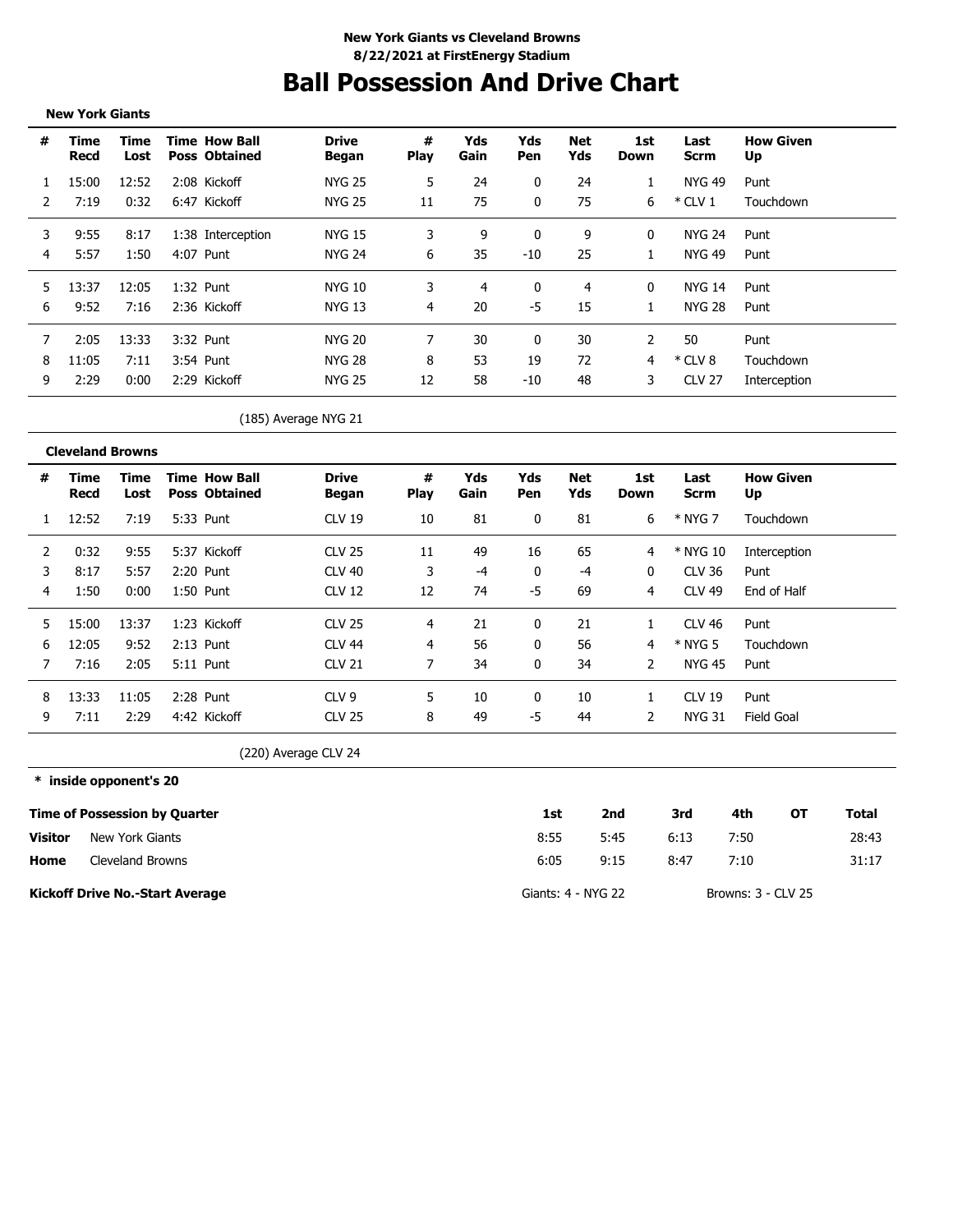# **Final Defensive Statistics**

| <b>New York Giants</b> |            |                |              |              | <b>Regular Defensive Plays</b> |   |   |    |             |              |           |            | <b>Special Teams</b> |           |              |           |             | <b>Misc</b> |              |           |
|------------------------|------------|----------------|--------------|--------------|--------------------------------|---|---|----|-------------|--------------|-----------|------------|----------------------|-----------|--------------|-----------|-------------|-------------|--------------|-----------|
|                        | <b>TKL</b> | <b>AST</b>     | <b>COMB</b>  | SK           | / YDS TFL                      |   | Q | ΙN | <b>PD</b>   | FF           | <b>FR</b> | <b>TKL</b> | <b>AST</b>           | <b>FF</b> | <b>FR</b>    | <b>BL</b> | <b>TKL</b>  | <b>AST</b>  | FF           | <b>FR</b> |
| R. Williams            | 6          |                | 7            | 0            | 0                              | 0 |   | 0  |             | 0            | 0         | 0          | 0                    | 0         | 0            | 0         | $\mathbf 0$ | 0           | 0            | 0         |
| D.Downs                | 4          | 3              | 7            | 0            | 0                              | 0 | 0 | 0  | 1           | 0            | 0         | 0          | 0                    | 0         | 0            | 0         | 0           | 0           | 0            | 0         |
| D.Moa                  | 4          | 2              | 6            | 0            | 0                              | 0 | 0 | 0  | 0           | 1            | 0         | 0          | 0                    | 0         | 0            | 0         | 0           | 0           | 0            | 0         |
| J.Love                 | 4          | 1              | 5            | 0            | 0                              | 0 | 0 | 0  | 0           | 0            | 0         | 0          | 0                    | 0         | 0            | 0         | 0           | 0           | 0            | 0         |
| C.Coughlin             | 4          | $\mathbf{0}$   | 4            | $\mathbf{1}$ | 9                              | 1 | 1 | 0  | 0           | $\mathbf{0}$ | 0         | 0          | 0                    | 0         | $\mathbf{0}$ | 0         | 0           | 0           | $\mathbf{0}$ | 0         |
| S.Beal                 | 3          |                | 4            | 0            | 0                              | 0 | 0 | 0  | 0           | 0            | 0         | 0          | 0                    | 0         | 0            | 0         | 0           | 0           | 0            | 0         |
| <b>T.Harris</b>        | 3          | 0              | 3            | $\mathbf{0}$ | 0                              |   | 0 | 0  | 0           | 0            | 0         | 0          | 0                    | 0         | 0            | 0         | 0           | 0           | 0            | 0         |
| R.Johnson              | 2          | 1              | 3            | 0.5          | 5                              | 1 | 1 | 0  | 0           | 0            | 0         | 0          | 0                    | 0         | 0            | 0         | 0           | 0           | 0            | 0         |
| R.Anderson             |            | $\overline{2}$ | 3            | 0.5          | 5                              | 0 |   | 0  | $\mathbf 0$ | 0            | 0         | 0          | 0                    | 0         | 0            | 0         | 0           | 0           | 0            | 0         |
| R.Ragland              |            | 2              | 3            | 0            | 0                              | 0 | 0 | 0  | 0           | 0            | 0         | 0          | 0                    | 0         | 0            | 0         | 0           | 0           | 0            | 0         |
| W.Henry                |            | $\overline{2}$ | 3            | 0            | 0                              | 0 | 0 | 0  | 0           | 0            | 0         | 0          | 0                    | 0         | 0            | 0         | 0           | 0           | 0            | 0         |
| O.Ximines              | 1          | 1              | 2            | 1            | 0                              | 0 | 3 | 0  | 0           | 0            | 0         | 0          | 0                    | 0         | 0            | 0         | 0           | 0           | 0            | 0         |
| X.McKinney             |            | 1              | 2            | $\mathbf{0}$ | 0                              | 0 | 0 | 0  | 0           | 0            | 0         | 0          | 0                    | 0         | 0            | 0         | 0           | 0           | 0            | 0         |
| N.Lalos                |            |                | 2            | 0            | 0                              | 0 | 0 | 0  | 0           | 0            | 0         | 0          | 0                    | 0         | 0            | 0         | 0           | 0           | 0            | 0         |
| E.Qualls               | 0          | 2              | 2            | 0            | 0                              | 0 | 0 | 0  | 0           | 0            | 0         | 0          | 0                    | 0         | 0            | 0         | 0           | 0           | 0            | 0         |
| M.Harper               | 1          | 0              | 1            | 0            | 0                              | 0 | 0 | 0  | 1           | 0            | 0         | 0          | 0                    | 0         | 0            | 0         | 0           | 0           | 0            | 0         |
| C.Brown                |            | 0              | 1            | 0            | 0                              | 0 | 0 | 0  | 0           | 0            | 0         | 2          | 0                    | 0         | 0            | 0         | 0           | 0           | 0            | 0         |
| D.Holmes               |            | 0              | 1            | 0            | 0                              | 0 | 0 | 0  | 0           | 0            | 0         | 0          | 0                    | 0         | 0            | 0         | 0           | 0           | 0            | 0         |
| <b>B.Hill</b>          |            | 0              | 1            | 0            | 0                              | 0 | 0 | 0  | 0           | 0            | 0         | 0          | 0                    | 0         | 0            | 0         | 0           | 0           | 0            | 0         |
| Q.Wilson               | 0          | 1              | 1            | 0            | 0                              | 0 | 0 | 1  | 1           | 0            | 0         | 0          | 0                    | 0         | 0            | 0         | 0           | 0           | 0            | 0         |
| M.Cole                 | 0          | 1              | $\mathbf{1}$ | 0            | 0                              | 0 | 0 | 0  | 0           | 0            | 0         | 2          | 0                    | 0         | 0            | 0         | 0           | 0           | 0            | 0         |
| C.Kreiter              | 0          | 0              | 0            | 0            | 0                              | 0 | 0 | 0  | 0           | 0            | 0         | 0          | 1                    | 0         | 0            | 0         | 0           | 0           | 0            | 0         |
| E.Penny                | 0          | 0              | 0            | 0            | 0                              | 0 | 0 | 0  | 0           | 0            | 0         | 0          | 1                    | 0         | 0            | 0         | 0           | 0           | 0            | 0         |
| C.Board                | 0          | 0              | 0            | 0            | 0                              | 0 | 0 | 0  | 0           | 0            | 0         | 0          | 0                    | 0         | 1            | 0         | 0           | 0           | 0            | 0         |
| <b>Total</b>           | 40         | 22             | 62           | 3            | 19                             | 3 | 6 | 1  | 4           | 1            | 0         | 4          | 2                    | 0         | 1            | 0         | 0           | 0           | 0            | 0         |

**TKL = Tackle AST = Assist COMB = Combined QH=QB Hit IN = Interception PD = Pass Defense FF = Forced Fumble FR = Fumble Recovery**

| <b>Cleveland Browns</b> |              |              |                |    | <b>Regular Defensive Plays</b> |        |   |    |           |              |           |            | <b>Special Teams</b> |           |           |           |            | <b>Misc</b> |    |           |
|-------------------------|--------------|--------------|----------------|----|--------------------------------|--------|---|----|-----------|--------------|-----------|------------|----------------------|-----------|-----------|-----------|------------|-------------|----|-----------|
|                         | <b>TKL</b>   | <b>AST</b>   | <b>COMB</b>    | SK | <b>YDS</b>                     | TFL QH |   | IN | <b>PD</b> | <b>FF</b>    | <b>FR</b> | <b>TKL</b> | <b>AST</b>           | <b>FF</b> | <b>FR</b> | <b>BL</b> | <b>TKL</b> | <b>AST</b>  | FF | <b>FR</b> |
| E.Lee                   | 4            | 5            | 9              | 0  | n                              | n      | n | ŋ  | 0         | n            | 0         | 0          | 0                    | ŋ         | 0         | 0         | $\Omega$   | ŋ           | n  | 0         |
| J.Moffatt               |              | 2            | 6              | 0  | 0                              | 0      | 0 | 0  | 0         | 0            | 0         | 0          | 0                    | 0         | 0         | 0         | 0          | 0           | 0  | 0         |
| M.Smith                 |              | 2            | 6              | 0  | 0                              | 0      | 0 | 0  | 0         | 0            | 0         | 0          | 0                    | 0         | 0         | 0         | 0          | 0           | 0  | 0         |
| W.Harvey                |              | 3            | 6              | 0  | 0                              | 0      | 0 | 0  | 0         | 0            | 0         | 0          | 0                    | 0         | 0         | 0         | 0          | 0           | 0  | 0         |
| M.McDowell              |              | 4            | 5              | 1  | 3                              |        | 2 | 0  | 0         | 0            | 0         | 0          | 0                    | 0         | 0         | 0         | 0          | 0           | 0  | 0         |
| R.LeCounte              |              |              | 4              | 0  | 0                              | 0      |   |    |           | 0            | 0         | 0          | 0                    |           | 0         | 0         | 0          | 0           | Ω  | 0         |
| <b>B.Allen</b>          |              | 1            | 4              | 0  | 0                              |        | C | 0  | 0         | 0            | 0         |            | 0                    | 0         | 0         | 0         | 0          | 0           | 0  | 0         |
| J.Jackson               |              | 2            | 4              | 0  | 0                              | 0      | 0 | 0  | 0         | 0            | 0         | 0          | 0                    | 0         | 0         | 0         | 0          | 0           | 0  | 0         |
| A.Green                 | 3            | 0            | 3              | 0  | 0                              | 0      | 0 | 0  | 0         | $\mathbf{0}$ | 0         | 0          | 0                    | 0         | 0         | 0         | 0          | 0           | 0  | 0         |
| R.McKnight              |              | 0            | 2              | 0  | 0                              | 0      | 0 | 0  | 0         | 0            | 0         | 0          | 0                    | 0         | 0         | 0         | 0          | 0           | 0  | 0         |
| Ma.Wilson               |              | 1            | 2              | 0  | 0                              | 0      | 0 | 0  | 0         | 0            | 0         | 0          | 0                    | 0         | 0         | 0         | 0          | 0           | 0  | 0         |
| G.Newsome               |              | 2            | 2              | 0  | 0                              | 0      | 0 | 0  | 0         | 0            | 0         | 0          | 0                    | 0         | 0         | 0         | 0          | 0           | 0  | 0         |
| E.Benton                | <sup>0</sup> | 2            | $\overline{2}$ | 0  | 0                              | 0      | 0 | 0  | 0         | $\mathbf{0}$ | 0         | 0          | 0                    | 0         | 0         | 0         | 0          | 0           | 0  | 0         |
| J.Elliott               |              | 0            |                |    | 3                              |        |   | 0  | 0         | 0            | 0         | 0          | 0                    | ŋ         | 0         | 0         | 0          | 0           | 0  | 0         |
| R.Jackson               |              | 0            |                | 0  | 0                              | 0      | 0 | 0  | 1         | 0            | 0         | 0          | 0                    | 0         | 0         | 0         | 0          | 0           | 0  | 0         |
| C.Malveaux              |              | 0            | 1              | 0  | 0                              | 0      | 0 | 0  | 0         | 0            | 0         | 0          | 0                    | 0         | 0         | 0         | 0          | 0           | 0  | 0         |
| S.Day                   |              | $\mathbf{0}$ | 1              | 0  | 0                              |        | 0 | 0  | 0         | 0            | 0         | 0          | 0                    | 0         | 0         | 0         | 0          | 0           | 0  | 0         |
| T.Togiai                |              |              |                | 0  | 0                              | 0      | C | 0  | 0         | 0            | 0         | 0          | 0                    | 0         | 0         | 0         | 0          | 0           | 0  | 0         |
| C.Weaver                |              | 0            | 0              | 0  | 0                              | 0      |   | 0  | 0         | 0            | 0         | 0          | 0                    | 0         | 0         | 0         | 0          | 0           | 0  | 0         |
| K.Hodge                 | 0            | 0            | 0              | 0  | 0                              | 0      | 0 | 0  | 0         | 0            | 0         | 0          | 0                    | 0         | 0         | 0         | 1          | 0           | 0  | 0         |
| D.Johnson               |              | 0            | 0              | 0  | 0                              | 0      | 0 | 0  | 0         | 0            | 0         | 0          | 0                    | 0         | 0         | 0         | 0          | 0           | 0  | 1         |
| Total                   | 34           | 26           | 60             | 2  | 6                              | 4      |   |    | 2         | 0            | 0         | 1          | 0                    | 0         | 0         | 0         | 1          | Ω           |    | 1         |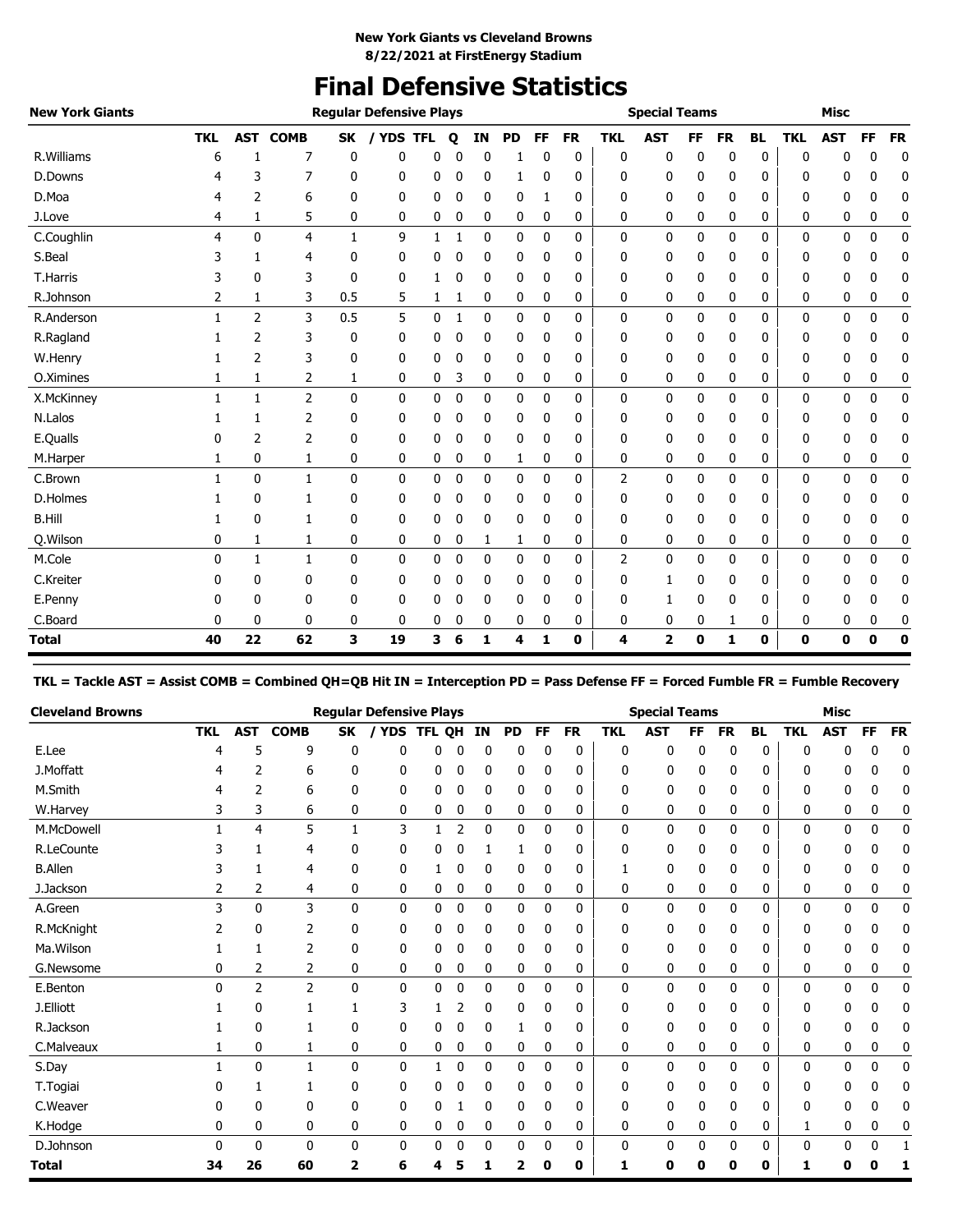### **New York Giants vs Cleveland Browns**

**8/22/2021 at FirstEnergy Stadium**

# **First Half Summary**

|                                            |     |            | PERIOD SCORES          |                              |                                                                     |                                |       |           |                      |    |                        |    |                       | TIME OF POSSESSION |            |                         |                |                         |                         |                |               |           |
|--------------------------------------------|-----|------------|------------------------|------------------------------|---------------------------------------------------------------------|--------------------------------|-------|-----------|----------------------|----|------------------------|----|-----------------------|--------------------|------------|-------------------------|----------------|-------------------------|-------------------------|----------------|---------------|-----------|
| Giants                                     |     |            |                        | $70 = 7$                     |                                                                     |                                |       |           | Giants               |    |                        |    |                       | 14:40              |            |                         |                |                         |                         |                |               |           |
| <b>Browns</b>                              |     |            |                        | $70 = 7$                     |                                                                     |                                |       |           | <b>Browns</b>        |    |                        |    |                       | 15:20              |            |                         |                |                         |                         |                |               |           |
|                                            |     |            |                        |                              |                                                                     |                                |       |           | <b>Scoring Plays</b> |    |                        |    |                       |                    |            |                         |                |                         |                         |                |               |           |
| Team                                       | Qtr |            |                        |                              | Time Play Description (Extra Point) (Drive Info)                    |                                |       |           |                      |    |                        |    |                       |                    |            |                         |                |                         |                         | <b>Visitor</b> |               | Home      |
| <b>Browns</b>                              | 1   |            |                        |                              | 7:19 K.Hodge 7 yd. pass from C.Keenum (C.Parkey kick) (10-81, 5:33) |                                |       |           |                      |    |                        |    |                       |                    |            |                         |                |                         |                         | 0              |               | 7         |
| Giants                                     | 1   |            |                        |                              | 0:32 D.Booker 1 yd. run (R.Santoso kick) (11-75, 6:47)              |                                |       |           |                      |    |                        |    |                       |                    |            |                         |                |                         |                         | 7              |               | 7         |
|                                            |     |            |                        |                              |                                                                     |                                |       |           |                      |    |                        |    |                       |                    |            | <b>New York Giants</b>  |                |                         | <b>Cleveland Browns</b> |                |               |           |
| <b>TOTAL FIRST DOWNS</b>                   |     |            |                        |                              |                                                                     |                                |       |           |                      |    |                        |    |                       |                    |            |                         | 8              |                         |                         |                |               | 14        |
| First Downs Rushing-Passing-by Penalty     |     |            |                        |                              |                                                                     |                                |       |           |                      |    |                        |    |                       |                    |            | $3 - 5 - 0$             |                |                         |                         |                | $5 - 8 - 1$   |           |
| THIRD DOWN EFFICIENCY                      |     |            |                        |                              |                                                                     |                                |       |           |                      |    |                        |    |                       |                    |            | 2-5-40.0%               |                |                         |                         | 2-6-33.3%      |               |           |
| <b>TOTAL NET YARDS</b>                     |     |            |                        |                              |                                                                     |                                |       |           |                      |    |                        |    |                       |                    |            | 143                     |                |                         |                         |                | 200           |           |
| <b>Total Offensive Plays</b>               |     |            |                        |                              |                                                                     |                                |       |           |                      |    |                        |    |                       |                    |            |                         | 25             |                         |                         |                |               | 36        |
| <b>NET YARDS RUSHING</b>                   |     |            |                        |                              |                                                                     |                                |       |           |                      |    |                        |    |                       |                    |            | 57                      |                |                         |                         |                |               | 94        |
| <b>NET YARDS PASSING</b>                   |     |            |                        |                              |                                                                     |                                |       |           |                      |    |                        |    |                       |                    |            |                         | 86             |                         |                         |                | 106           |           |
| <b>Gross Yards Passing</b>                 |     |            |                        |                              |                                                                     |                                |       |           |                      |    |                        |    |                       |                    |            |                         | 86             |                         |                         |                | 115           |           |
| Times thrown-yards lost attempting to pass |     |            |                        |                              |                                                                     |                                |       |           |                      |    |                        |    |                       |                    |            | $0 - 0$                 |                |                         |                         |                |               | $2 - 9$   |
| Pass Attempts-Completions-Had Intercepted  |     |            |                        |                              |                                                                     |                                |       |           |                      |    |                        |    |                       |                    |            | $13 - 10 - 0$           |                |                         |                         | $22 - 15 - 1$  |               |           |
| <b>Punts-Number and Average</b>            |     |            |                        |                              |                                                                     |                                |       |           |                      |    |                        |    |                       |                    |            | $3 - 44.7$              |                |                         |                         |                | $1 - 40.0$    |           |
| <b>Penalties-Number and Yards</b>          |     |            |                        |                              |                                                                     |                                |       |           |                      |    |                        |    |                       |                    |            | $2 - 26$                |                |                         |                         |                | $1 - 5$       |           |
| <b>Fumbles-Number and Lost</b>             |     |            |                        |                              |                                                                     |                                |       |           |                      |    |                        |    |                       |                    |            | $0 - 0$                 |                |                         |                         |                | $1 - 0$       |           |
| <b>Red Zone Efficiency</b>                 |     |            |                        |                              |                                                                     |                                |       |           |                      |    |                        |    |                       |                    |            | 1-1-100%                |                |                         |                         |                | $1 - 2 - 50%$ |           |
| <b>Average Drive Start</b>                 |     |            |                        |                              |                                                                     |                                |       |           |                      |    |                        |    |                       |                    |            | <b>NYG 22</b>           |                |                         |                         |                | <b>CLV 24</b> |           |
|                                            |     |            | <b>New York Giants</b> |                              |                                                                     |                                |       |           |                      |    |                        |    |                       |                    |            | <b>Cleveland Browns</b> |                |                         |                         |                |               |           |
| <b>RUSHING</b>                             |     |            |                        | <b>ATT</b>                   | <b>YDS</b>                                                          | <b>AVG</b>                     |       | LG        | <b>TD</b>            |    | <b>RUSHING</b>         |    |                       |                    |            |                         | <b>ATT</b>     | <b>YDS</b>              | <b>AVG</b>              |                | LG            | TD        |
| D.Booker                                   |     |            |                        | 6                            | 27                                                                  | 4.5                            |       | 9         | 1                    |    | D.Johnson              |    |                       |                    |            |                         | 4              | 36                      | 9.0                     |                | 18            | 0         |
| E.Penny                                    |     |            |                        | 2                            | 16                                                                  | 8.0                            |       | 9         | 0                    |    | K.Lauletta             |    |                       |                    |            |                         | 2              | 33                      | 16.5                    |                | 32            | 0         |
| C.Board                                    |     |            |                        | 1                            | 9                                                                   | 9.0                            |       | 9         | 0                    |    | D.Felton               |    |                       |                    |            |                         | 5              | 13                      | 2.6                     |                | 6             | 0         |
| C.Clement                                  |     |            |                        | 3                            | 5                                                                   | 1.7                            |       | 3         | 0                    |    | J.Natson               |    |                       |                    |            |                         | 1              | 12                      | 12.0                    |                | 12            | 0         |
| Total                                      |     |            |                        | 12                           | 57                                                                  | 4.8                            |       | 9         | 1                    |    | Total                  |    |                       |                    |            |                         | 12             | 94                      | 7.8                     |                | 32            | 0         |
| <b>PASSING</b>                             |     | ATT        | <b>CMP</b>             | <b>YDS</b>                   | SK/YD                                                               | TD                             | LG IN |           | RT                   |    | <b>PASSING</b>         |    |                       |                    | <b>ATT</b> | <b>CMP</b>              | <b>YDS</b>     | SK/YD TD                |                         | LG IN          |               | <b>RT</b> |
| M.Glennon                                  |     | 13         | 10                     | 86                           | 0/0                                                                 | 0                              | 24    | 0         | 93.8                 |    | C.Keenum               |    |                       |                    | 12         | 9                       | 74             | 2/9                     | $\mathbf{1}$            | 13             | -1            | 83.3      |
|                                            |     |            |                        |                              |                                                                     |                                |       |           |                      |    | K.Lauletta             |    |                       |                    | 10         | 6                       | 41             | 0/0                     | 0                       | 14             | 0             | 69.2      |
| Total                                      |     | 13         | 10                     | 86                           | 0/0                                                                 | 0                              | 24    | 0         | 93.8                 |    | Total                  |    |                       |                    | 22         | 15                      | 115            | 2/9                     | $\mathbf{1}$            | 14             | 1             | 76.9      |
|                                            |     |            |                        |                              |                                                                     |                                |       |           |                      |    |                        |    |                       |                    |            |                         |                |                         |                         |                |               |           |
| <b>PASS RECEIVING</b>                      |     |            | <b>TAR</b>             | <b>REC</b>                   | <b>YDS</b>                                                          | <b>AVG</b>                     |       | LG        | TD                   |    |                        |    | <b>PASS RECEIVING</b> |                    |            | <b>TAR</b>              | <b>REC</b>     | <b>YDS</b>              | <b>AVG</b>              |                | LG            | TD        |
| D.Pettis                                   |     |            | 2                      | $\overline{2}$               | 19                                                                  | 9.5                            |       | 13        | 0                    |    | D.Johnson              |    |                       |                    |            | 5                       | 4              | 23                      | 5.8                     |                | 8             | 0         |
| D.Booker                                   |     |            | 2                      | $\overline{2}$               | 13                                                                  | 6.5                            |       | 7         | 0                    |    | J.Franks               |    |                       |                    |            | 5                       | 3              | 18                      | 6.0                     |                | 9             | 0         |
| R.John                                     |     |            | 1                      | $\mathbf{1}$                 | 24                                                                  | 24.0                           |       | 24        | 0                    |    | K.Hodge                |    |                       |                    |            | 3                       | 2              | 21                      | 10.5                    |                | 14            | 1         |
| C.Board                                    |     |            | 1                      | $\mathbf{1}$                 | 12                                                                  | 12.0                           |       | 12        | 0                    |    | C.Davis                |    |                       |                    |            | 3                       | $\overline{2}$ | 17                      | 8.5                     |                | 13            | 0         |
| E.Penny                                    |     |            | 1                      | $\mathbf{1}$                 | 7                                                                   | 7.0                            |       | 7         | 0                    |    | D.Peoples-Jones        |    |                       |                    |            | 1                       | 1              | 13                      | 13.0                    |                | 13            | 0         |
| A.Bachman<br>D.Sills                       |     |            | 2<br>2                 | $\mathbf{1}$<br>$\mathbf{1}$ | 6<br>4                                                              | 6.0<br>4.0                     |       | 6<br>4    | 0<br>0               |    | D.Felton<br>A.Janovich |    |                       |                    |            | 2<br>1                  | 1<br>1         | 12<br>8                 | 12.0<br>8.0             |                | 12<br>8       | 0<br>0    |
| K.Smith                                    |     |            | 1                      | 1                            | 1                                                                   | 1.0                            |       | 1         | 0                    |    | R.Higgins              |    |                       |                    |            | 2                       | 1              | 3                       | 3.0                     |                | 3             | 0         |
| D.Willis                                   |     |            | 1                      | 0                            | 0                                                                   | 0.0                            |       | 0         | 0                    |    |                        |    |                       |                    |            |                         |                |                         |                         |                |               |           |
| Total                                      |     |            | 13                     | 10                           | 86                                                                  | 8.6                            |       | 24        | 0                    |    | Total                  |    |                       |                    |            | 22                      | 15             | 115                     | 7.7                     |                | 14            | 1         |
|                                            |     |            |                        |                              |                                                                     |                                |       |           |                      |    |                        |    |                       |                    |            |                         |                |                         |                         |                |               |           |
| <b>New York Giants</b>                     |     |            |                        |                              |                                                                     | <b>Regular Defensive Plays</b> |       |           |                      |    |                        |    |                       |                    |            | <b>Special Teams</b>    |                |                         |                         | <b>Misc</b>    |               |           |
|                                            |     | <b>TKL</b> |                        | <b>AST COMB</b>              |                                                                     | <b>SK</b>                      |       | / YDS TFL | Q                    | IN | PD.                    | FF | <b>FR</b>             | <b>TKL</b>         | <b>AST</b> | FF                      | <b>FR</b>      | <b>BL</b><br><b>TKL</b> | <b>AST</b>              |                | FF            | FR        |
| J.Love                                     |     |            | 4                      | 1                            | 5                                                                   | 0                              | 0     |           | 0<br>0               | 0  | 0                      | 0  | 0                     | 0                  |            | 0<br>0                  | 0              | 0                       | 0                       | 0              | 0             | 0         |
| C.Coughlin                                 |     |            | 4                      | 0                            | 4                                                                   | 1                              | 9     |           | 1<br>1               | 0  | 0                      | 0  | 0                     | 0                  |            | 0<br>0                  | 0              | 0                       | 0                       | 0              | 0             | 0         |
| D.Downs                                    |     |            | 2                      | 2                            | 4                                                                   | 0                              | 0     |           | 0<br>0               | 0  | 0                      | 0  | 0                     | 0                  |            | 0<br>0                  | 0              | 0                       | 0                       | 0              | 0             | 0         |
| R.Ragland                                  |     |            | 1                      | 2                            | 3                                                                   | 0                              | 0     |           | 0<br>0               | 0  | 0                      | 0  | 0                     | 0                  |            | 0<br>0                  | 0              | 0                       | 0                       | 0              | 0             | 0         |
| <b>Total</b>                               |     |            | 11                     | 5                            | 16                                                                  | 1                              | 9     |           | 1 1                  | 0  | 0                      | 0  | 0                     | 0                  |            | 0<br>0                  | 0              | 0                       | 0                       | 0              | 0             | 0         |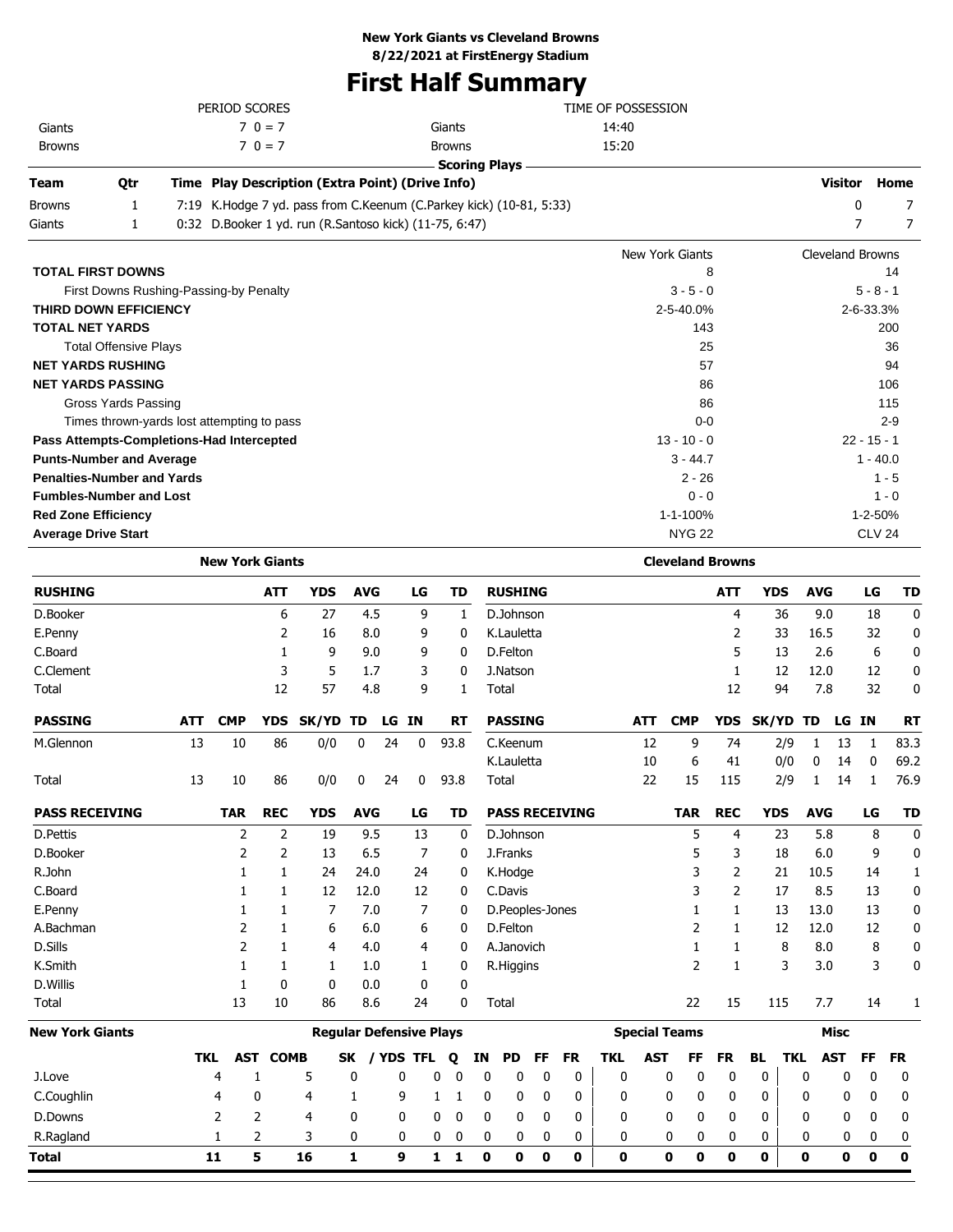# **First Half Summary**

| <b>Cleveland Browns</b> |     |            |             | <b>Regular Defensive Plays</b> |              |   |    |    |    |    |     | <b>Special Teams</b> |    |           |    |     | Misc |     |           |
|-------------------------|-----|------------|-------------|--------------------------------|--------------|---|----|----|----|----|-----|----------------------|----|-----------|----|-----|------|-----|-----------|
|                         | TKL | <b>AST</b> | <b>COMB</b> | <b>SK</b>                      | / YDS TFL QH |   | IN | PD | FF | FR | TKL | AST                  | FF | <b>FR</b> | BL | TKL | AST  | FF. | <b>FR</b> |
| M.Smith                 | 4   |            | b           |                                |              | U |    |    |    | 0  | 0   |                      |    |           | 0  |     |      |     | 0         |
| J.Moffatt               |     |            |             |                                |              | 0 |    |    |    | 0  | 0   |                      |    |           | 0  |     |      |     | 0         |
| E.Lee                   |     |            |             |                                |              |   |    |    |    |    | 0   |                      |    |           | 0  |     |      |     | 0         |
| J.Jackson               |     |            |             |                                |              |   |    |    |    | 0  | 0   |                      |    |           | 0  |     |      |     | $\Omega$  |
| <b>Total</b>            | 11  |            | 16          |                                |              |   |    |    |    | 0  | 0   | o                    | 0  |           |    | o   |      |     | 0         |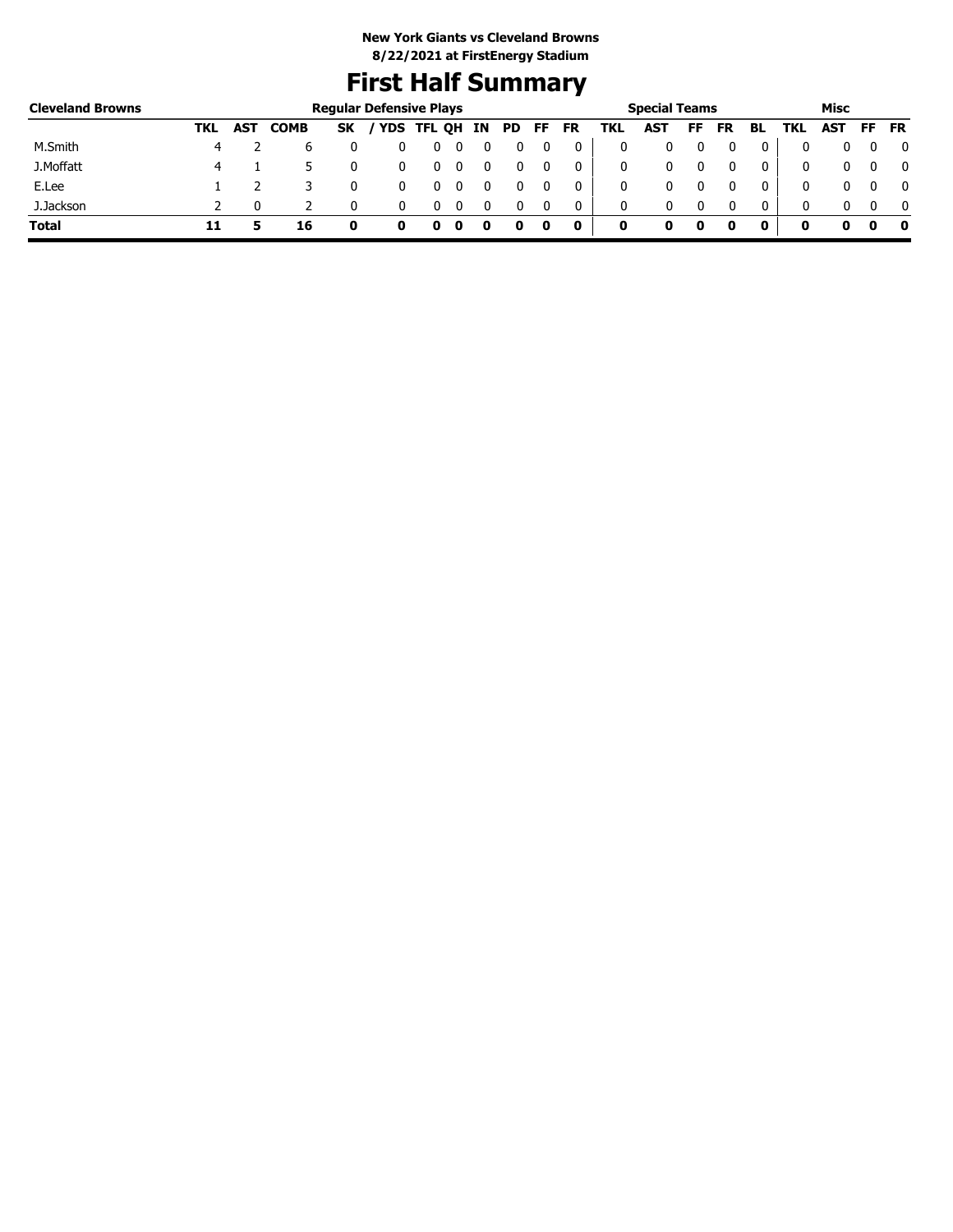| 8/22/2021 |  |
|-----------|--|
|           |  |

| <b>Play By Play</b>              | <b>First Quarter</b>                                                                                   | 8/22/2021      |
|----------------------------------|--------------------------------------------------------------------------------------------------------|----------------|
|                                  | NYG wins toss, elects to Receive, and CLV elects to defend the West goal.                              |                |
|                                  | C.McLaughlin kicks 65 yards from CLV 35 to end zone, Touchback.                                        |                |
| <b>New York Giants at 15:00</b>  |                                                                                                        |                |
| 1-10-NYG 25                      | (15:00) C.Board left end to NYG 34 for 9 yards (J.Moffatt).                                            |                |
| 2-1-NYG 34                       | (14:30) D.Booker right guard to NYG 43 for 9 yards (J.Moffatt; R.LeCounte).                            | R1             |
| 1-10-NYG 43                      | (13:57) M.Glennon pass short middle to D.Booker to NYG 49 for 6 yards (M.Smith).                       |                |
| 2-4-NYG 49                       | (13:18) M.Glennon pass incomplete deep left to D.Sills.                                                |                |
| 3-4-NYG 49                       | (13:13) (Shotgun) M.Glennon pass incomplete short right to A.Bachman.                                  |                |
| 4-4-NYG 49                       | (13:05) R.Dixon punts 42 yards to CLV 9, Center-C.Kreiter. D.Felton to CLV 19 for 10 yards (C.Brown).  |                |
| Timeout at 12:52.                |                                                                                                        |                |
| <b>Cleveland Browns at 12:52</b> |                                                                                                        |                |
| 1-10-CLV 19                      | (12:52) C.Keenum pass short right to J.Franks to CLV 26 for 7 yards (J.Love; R.Ragland).               |                |
| 2-3-CLV 26                       | (12:21) C.Keenum pass short middle to D.Johnson to CLV 34 for 8 yards (D.Downs; R.Ragland).            | P1             |
| 1-10-CLV 34                      | (11:45) D.Johnson right guard to CLV 48 for 14 yards (J.Love).                                         | R <sub>2</sub> |
| 1-10-CLV 48                      | $(11:05)$ J. Natson right end to NYG 40 for 12 yards (J. Love).                                        | R <sub>3</sub> |
| 1-10-NYG 40                      | (10:20) C.Keenum pass short right to C.Davis to NYG 27 for 13 yards (R.Williams).                      | P <sub>4</sub> |
| 1-10-NYG 27                      | (9:40) D.Johnson left tackle to NYG 9 for 18 yards (X.McKinney).                                       | R <sub>5</sub> |
| 1-9-NYG 9                        | (8:56) D.Johnson right tackle to NYG 7 for 2 yards (J.Love, X.McKinney).                               |                |
| $2-7-NYG$ 7                      | (8:13) C.Keenum pass incomplete short left to R.Higgins (M.Harper).                                    |                |
| $3-7-NYG$ 7                      | $(8:09)$ (Shotgun) C.Keenum sacked at NYG 7 for 0 yards (O.Ximines).                                   |                |
| 4-7-NYG 7                        | (7:23) (Shotgun) C.Keenum pass short left to K.Hodge for 7 yards, TOUCHDOWN.                           | P <sub>6</sub> |
|                                  | C.Parkey extra point is GOOD, Center-C.Hughlett, Holder-J.Gillan.                                      |                |
|                                  | NYG 0 CLV 7, 10 plays, 81 yards, 5:33 drive, 7:41 elapsed                                              |                |
|                                  | C.Parkey kicks 65 yards from CLV 35 to end zone, Touchback.                                            |                |
| <b>New York Giants at 7:19</b>   |                                                                                                        |                |
| 1-10-NYG 25                      | (7:19) (Shotgun) D.Booker left guard to NYG 30 for 5 yards (J.Moffatt).                                |                |
| 2-5-NYG 30                       | (6:42) (Shotgun) M.Glennon pass short right to D.Pettis to NYG 36 for 6 yards (R.LeCounte, G.Newsome). | P <sub>2</sub> |
| 1-10-NYG 36                      | (6:00) M. Glennon pass short middle to E. Penny to NYG 43 for 7 yards (E. Lee; M. Smith).              |                |
| 2-3-NYG 43                       | (5:19) D.Booker right guard to NYG 48 for 5 yards (M.Smith).                                           | R <sub>3</sub> |
| 1-10-NYG 48                      | (4:47) M.Glennon pass short right to K.Smith to NYG 49 for 1 yard (M.Smith).                           |                |
| 2-9-NYG 49                       | (4:07) (Shotgun) D.Booker left guard to CLV 45 for 6 yards (J.Jackson).                                |                |
| 3-3-CLV 45                       | (3:25) (Shotgun) M.Glennon pass short left to D.Booker to CLV 38 for 7 yards (Ma.Wilson).              | P <sub>4</sub> |
| 1-10-CLV 38                      | (2:38) (Shotgun) M.Glennon pass deep middle to R.John to CLV 14 for 24 yards (J.Moffatt).              | P5             |
| 1-10-CLV 14                      | (2:00) (Shotgun) D.Booker right guard to CLV 13 for 1 yard (M.Smith).                                  |                |
| 2-9-CLV 13                       | (1:18) (Shotgun) M.Glennon pass short right to C.Board to CLV 1 for 12 yards (M.Smith; G.Newsome).     | P <sub>6</sub> |
| $1-1-CLV1$                       | (:34) D.Booker right guard for 1 yard, TOUCHDOWN.                                                      | R7             |

 **NYG 7 CLV 7, 11 plays, 75 yards, 6:47 drive, 14:28 elapsed**

R.Santoso kicks 65 yards from NYG 35 to end zone, Touchback.

#### **Cleveland Browns at 0:32**

1-10-CLV 25 (:32) D.Felton left guard to CLV 29 for 4 yards (R.Ragland).

| <b>END OF OUARTER</b>   |              | Time                   |  |  |                 | Efficiencies |        |  |
|-------------------------|--------------|------------------------|--|--|-----------------|--------------|--------|--|
|                         | <b>Score</b> | Poss                   |  |  | $R$ $P$ $X$ $T$ | 3 Down       | 4 Down |  |
| <b>New York Giants</b>  |              | $8:55 \t3 \t4 \t0 \t7$ |  |  |                 | 1/2          | 0/0    |  |
| <b>Cleveland Browns</b> |              | $6:05 \t3 \t3 \t0 \t6$ |  |  |                 | 0/1          | 1/1    |  |

R.Santoso extra point is GOOD, Center-C.Kreiter, Holder-R.Dixon.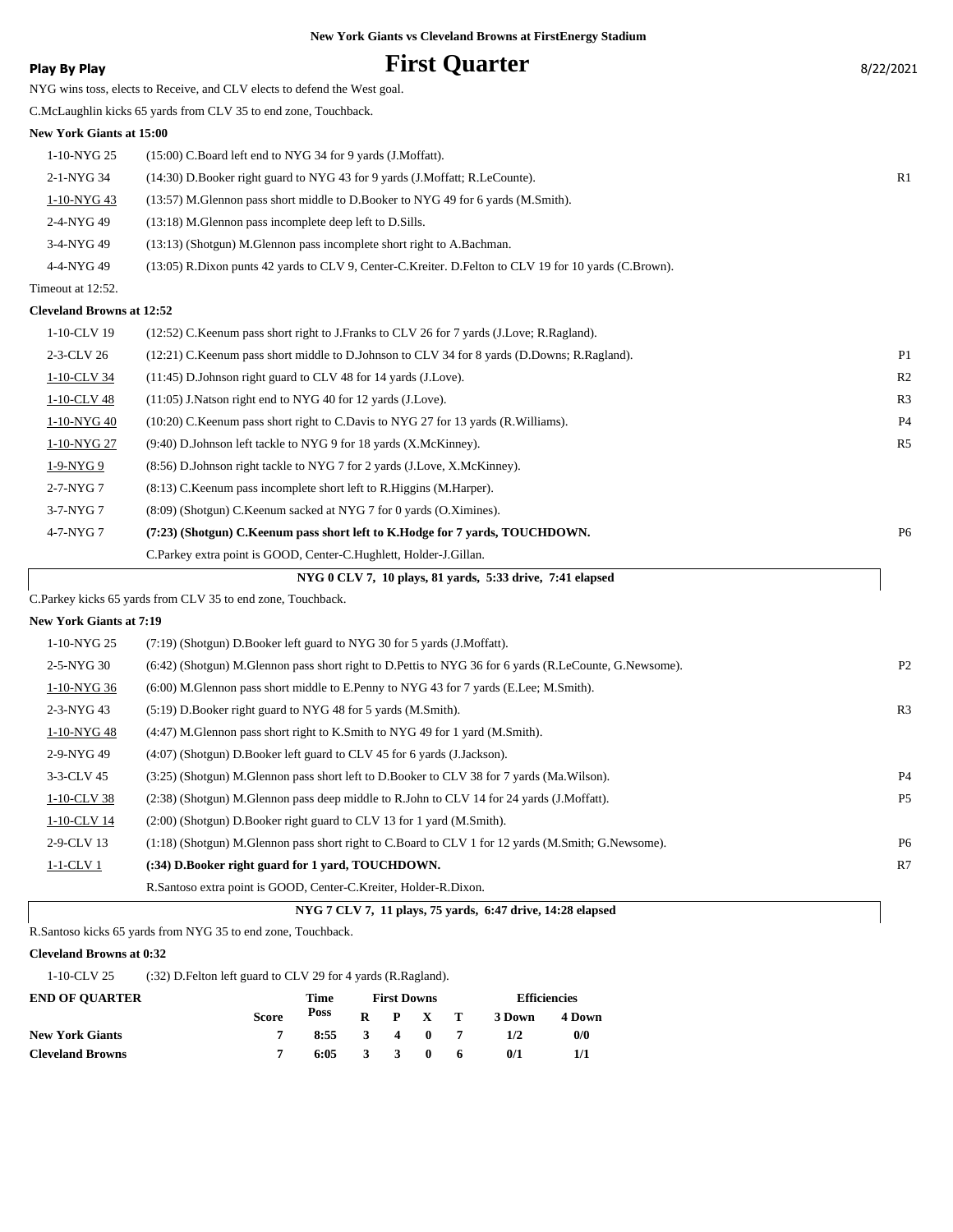| Play By Play                    | <b>Second Quarter</b>                                                                                                                                    | 8/22/2021       |
|---------------------------------|----------------------------------------------------------------------------------------------------------------------------------------------------------|-----------------|
| Cleveland Browns continued.     |                                                                                                                                                          |                 |
| 2-6-CLV 29                      | (15:00) (Shotgun) C. Keenum pass short left to D. Peoples-Jones to CLV 42 for 13 yards (J. Love).                                                        | P7              |
| 1-10-CLV 42                     | (14:29) C.Keenum pass short left to A.Janovich pushed ob at 50 for 8 yards (D.Downs).                                                                    |                 |
| $2 - 2 - 50$                    | (13:56) (Shotgun) C.Keenum pass short left to D.Felton pushed ob at NYG 38 for 12 yards (D.Downs).                                                       | P8              |
| 1-10-NYG 38                     | (13:22) (Shotgun) D.Felton left guard to NYG 32 for 6 yards (D.Holmes).                                                                                  |                 |
| 2-4-NYG 32                      | (12:49) C.Keenum pass short right to C.Davis to NYG 28 for 4 yards (C.Coughlin) [O.Ximines].                                                             | P <sub>9</sub>  |
| 1-10-NYG 28                     | (12:14) D. Felton left tackle to NYG 30 for -2 yards (T. Harris, O. Ximines).                                                                            |                 |
| 2-12-NYG 30                     | (11:30) (Shotgun) C.Keenum pass incomplete deep left to D.Felton.                                                                                        |                 |
| 3-12-NYG 30                     | (11:26) (Shotgun) C.Keenum pass incomplete deep left to J.Franks [R.Johnson].                                                                            |                 |
|                                 | PENALTY on NYG-C.Coughlin, Defensive Pass Interference, 16 yards, enforced at NYG 30 - No Play.                                                          | X10             |
| 1-10-NYG 14                     | $(11:21)$ C. Keenum pass short right to J. Franks ran ob at NYG 12 for 2 yards.                                                                          |                 |
| 2-8-NYG 12                      | (10:46) D.Johnson left tackle to NYG 10 for 2 yards (N.Lalos).                                                                                           |                 |
| 3-6-NYG 10                      | (10:05) (Shotgun) C.Keenum pass deep right intended for J.Franks INTERCEPTED by Q.Wilson at NYG -7. Q.Wilson ran ob at NYG 15 for 22<br>yards (K.Hodge). |                 |
| Timeout at 09:55.               |                                                                                                                                                          |                 |
| <b>New York Giants at 9:55</b>  |                                                                                                                                                          |                 |
| 1-10-NYG 15                     | (9:55) M. Glennon pass incomplete short right to D. Willis.                                                                                              |                 |
| 2-10-NYG 15                     | (9:50) (Shotgun) C.Clement left guard to NYG 18 for 3 yards (E.Lee; M.McDowell).                                                                         |                 |
| 3-7-NYG 18                      | (9:05) (Shotgun) M.Glennon pass short right to A.Bachman to NYG 24 for 6 yards (E.Lee).                                                                  |                 |
| 4-1-NYG 24                      | (8:25) R.Dixon punts 47 yards to CLV 29, Center-C.Kreiter. J.Natson to CLV 40 for 11 yards (C.Brown).                                                    |                 |
| Timeout at 08:17.               |                                                                                                                                                          |                 |
| <b>Cleveland Browns at 8:17</b> |                                                                                                                                                          |                 |
| 1-10-CLV 40                     | (8:17) D. Felton right tackle to CLV 43 for 3 yards (D. Moa).                                                                                            |                 |
| 2-7-CLV 43                      | (7:33) (Shotgun) D. Felton right guard to CLV 45 for 2 yards (S. Beal).                                                                                  |                 |
| 3-5-CLV 45                      | (6:54) (Shotgun) C.Keenum sacked at CLV 36 for -9 yards (C.Coughlin).                                                                                    |                 |
| 4-14-CLV 36                     | (6:07) J.Gillan punts 40 yards to NYG 24, Center-C.Hughlett, downed by CLV-J.Franks.                                                                     |                 |
| Timeout at 05:57.               |                                                                                                                                                          |                 |
| <b>New York Giants at 5:57</b>  |                                                                                                                                                          |                 |
| 1-10-NYG 24                     | (5:57) (Shotgun) M.Glennon pass short left to D.Sills to NYG 28 for 4 yards (A.Green).                                                                   |                 |
| 2-6-NYG 28                      | (5:29) (Shotgun) C.Clement left guard to NYG 31 for 3 yards (R.McKnight).                                                                                |                 |
| 3-3-NYG 31                      | (4:50) (Shotgun) M.Glennon pass short right to D.Pettis to NYG 44 for 13 yards (J.Moffatt).                                                              | P8              |
| 1-10-NYG 44                     | $(4:14)$ E.Penny left tackle to CLV 47 for 9 yards (E.Lee).                                                                                              |                 |
|                                 | PENALTY on NYG-R.John, Offensive Holding, 10 yards, enforced at NYG 44 - No Play.                                                                        |                 |
| 1-20-NYG 34                     | (3:50) (Shotgun) E.Penny left guard to NYG 43 for 9 yards (C.Malveaux).                                                                                  |                 |
| 2-11-NYG 43                     | (3:07) (Shotgun) E.Penny right guard to 50 for 7 yards (J.Jackson).                                                                                      |                 |
|                                 | Timeout #1 by NYG at 02:21.                                                                                                                              |                 |
| $3-4-50$                        | (2:21) (Shotgun) C.Clement left guard to NYG 49 for -1 yards (S.Day).                                                                                    |                 |
| Two-Minute Warning              |                                                                                                                                                          |                 |
| 4-5-NYG 49                      | (2:00) R.Dixon punts 45 yards to CLV 6, Center-C.Kreiter. D.Felton to CLV 12 for 6 yards (C.Kreiter; E.Penny).                                           |                 |
| <b>Cleveland Browns at 1:50</b> |                                                                                                                                                          |                 |
| 1-10-CLV 12                     | (1:50) (Shotgun) PENALTY on CLV-J.Hudson, False Start, 5 yards, enforced at CLV 12 - No Play.                                                            |                 |
| 1-15-CLV 7                      | (1:50) (Shotgun) K.Lauletta pass short right to D.Johnson to CLV 9 for 2 yards (C.Coughlin).                                                             |                 |
| 2-13-CLV 9                      | (1:24) (No Huddle, Shotgun) K.Lauletta pass incomplete short middle to D.Johnson [O.Ximines].                                                            |                 |
| 3-13-CLV 9                      | (1:20) (Shotgun) K.Lauletta pass short left to K.Hodge to CLV 23 for 14 yards (M.Harper).                                                                | P <sub>11</sub> |
| $1-10$ -CLV 23                  | (:56) (No Huddle, Shotgun) K.Lauletta pass short right to D.Johnson to CLV 31 for 8 yards (B.Hill).                                                      |                 |
|                                 | Timeout #1 by CLV at 00:48.                                                                                                                              |                 |
| 2-2-CLV 31                      | (:48) (Shotgun) K.Lauletta pass incomplete deep right to J.Franks.                                                                                       |                 |
| 3-2-CLV 31                      | (:44) (Shotgun) K.Lauletta pass short right to R.Higgins to CLV 34 for 3 yards (S.Beal).                                                                 | P <sub>12</sub> |
| 1-10-CLV 34                     | (:40) (Shotgun) K.Lauletta pass short middle to J.Franks to CLV 43 for 9 yards (D.Downs; Q.Wilson).                                                      |                 |
|                                 | Timeout #2 by CLV at 00:34.                                                                                                                              |                 |

2-1-CLV 43 (:33) (Shotgun) K.Lauletta scrambles right end pushed ob at CLV 44 for 1 yard (R.Johnson). R13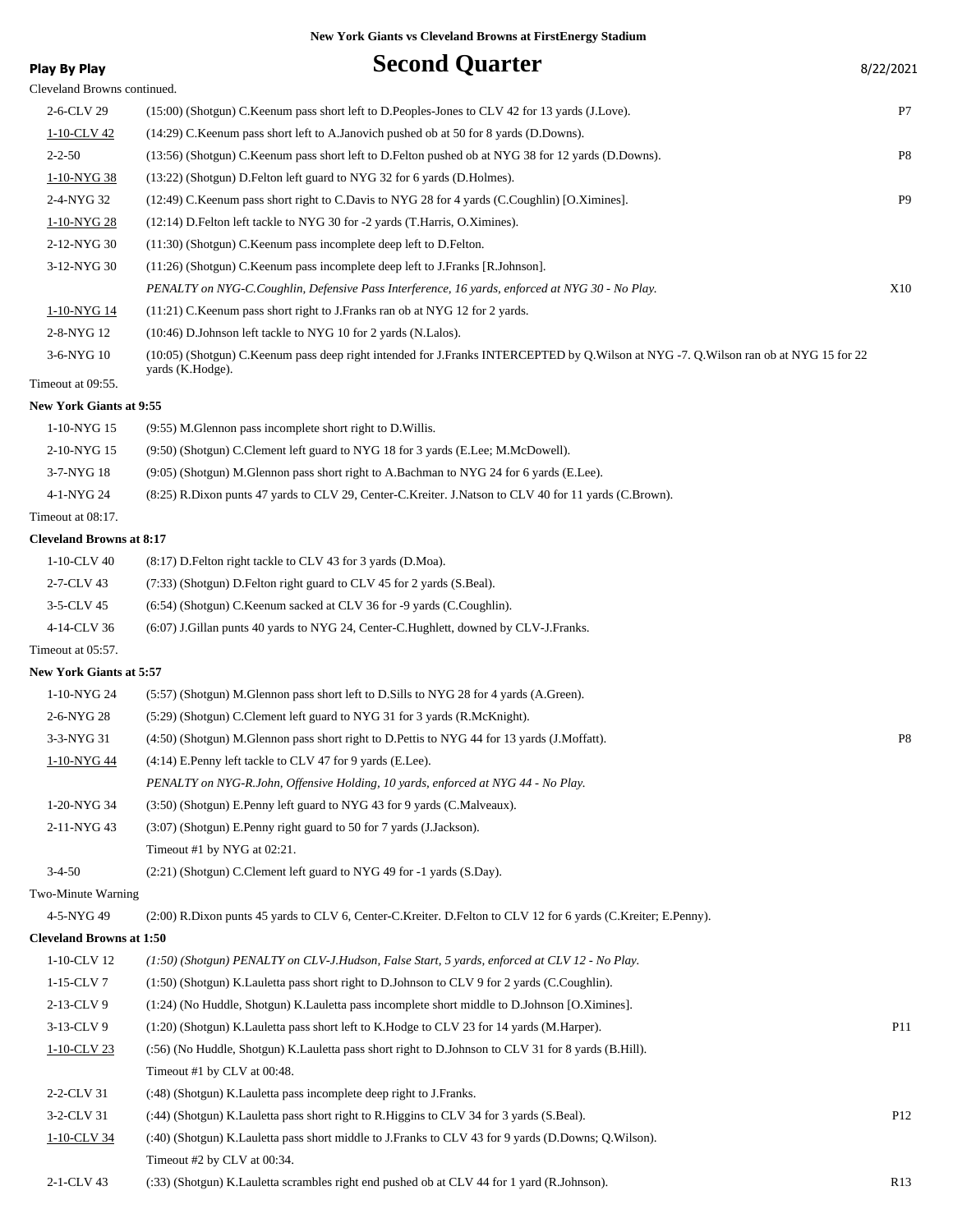| 1-10-CLV 44 | (:25) (Shotgun) K.Lauletta pass short right to D.Johnson to CLV 49 for 5 yards (C.Coughlin).                                                                                         |                 |
|-------------|--------------------------------------------------------------------------------------------------------------------------------------------------------------------------------------|-----------------|
|             | Timeout #3 by CLV at 00:19.                                                                                                                                                          |                 |
| 2-5-CLV 49  | $(19)$ (Shotgun) K. Lauletta pass incomplete deep right to K. Hodge.                                                                                                                 |                 |
|             | Timeout #2 by NYG at 00:09.                                                                                                                                                          |                 |
| 3-5-CLV 49  | $(0.09)$ (Shotgun) K. Lauletta pass incomplete deep right to C. Davis.                                                                                                               |                 |
| 4-5-CLV 49  | (:03) (Shotgun) K.Lauletta scrambles left end to NYG 19 for 32 yards (D.Moa). FUMBLES (D.Moa), recovered by CLV-D.Johnson at NYG 19.<br>D. Johnson to NYG 19 for no gain (W. Henry). | R <sub>14</sub> |

| <b>END OF OUARTER</b>   |              | Time           | <b>First Downs</b> |                 | <b>Efficiencies</b> |        |
|-------------------------|--------------|----------------|--------------------|-----------------|---------------------|--------|
|                         | <b>Score</b> | Poss           |                    | $R$ $P$ $X$ $T$ | 3 Down              | 4 Down |
| <b>New York Giants</b>  |              | 5:45 0 1 0 1   |                    |                 | 173                 | 0/0    |
| <b>Cleveland Browns</b> |              | $9:15$ 2 5 1 8 |                    |                 | 2/5                 |        |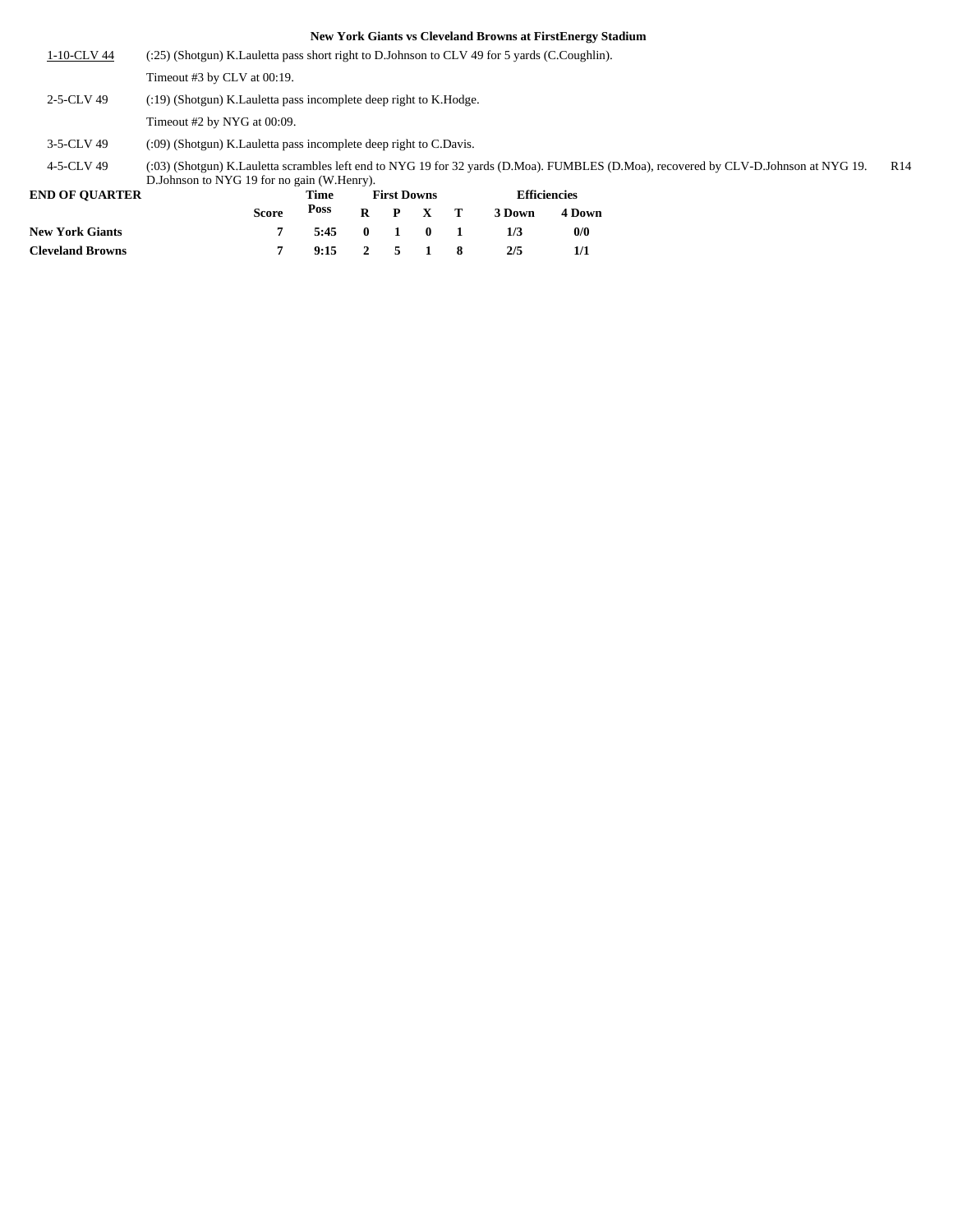### **Play By Play Play Play Play Play By Play Play By Play By Play By Play By Play By Play By Play By Play By Play By Play By Play By Play By Play By Play By Play By Play By Play By Pl**

| CLV elects to Receive, and NYG elects to defend the West goal. |  |  |
|----------------------------------------------------------------|--|--|
|----------------------------------------------------------------|--|--|

R.Santoso kicks 65 yards from NYG 35 to end zone, Touchback.

#### **Cleveland Browns at 15:00**

| 1-10-CLV 25                      | (15:00) K. Lauletta pass short middle to D. Davis to CLV 41 for 16 yards (R. Williams).                                                      | P <sub>15</sub> |
|----------------------------------|----------------------------------------------------------------------------------------------------------------------------------------------|-----------------|
| 1-10-CLV 41                      | (14:32) J.Kelly left guard to CLV 46 for 5 yards (D.Downs).                                                                                  |                 |
| 2-5-CLV 46                       | (13:54) K.Lauletta pass incomplete short right to J.Franks (D.Downs). NYG-C.Johnson was injured during the play. His return is Questionable. |                 |
| Timeout at 13:50.                |                                                                                                                                              |                 |
| 3-5-CLV 46                       | (13:50) (Shotgun) K.Lauletta pass incomplete short right to J.Franks (R.Williams).                                                           |                 |
| 4-5-CLV 46                       | (13:46) J. Gillan punts 44 yards to NYG 10, Center-C. Hughlett, out of bounds.                                                               |                 |
| Timeout at 13:37.                |                                                                                                                                              |                 |
| <b>New York Giants at 13:37</b>  |                                                                                                                                              |                 |
| 1-10-NYG 10                      | (13:37) (Shotgun) C.Clement left guard to NYG 13 for 3 yards (E.Lee).                                                                        |                 |
| 2-7-NYG 13                       | (13:04) B.Lewerke scrambles right end to NYG 14 for 1 yard (J.Jackson; E.Lee).                                                               |                 |
| 3-6-NYG 14                       | (12:20) (Shotgun) B.Lewerke pass incomplete deep left to A.Bachman.                                                                          |                 |
| 4-6-NYG 14                       | (12:15) R.Dixon punts 42 yards to CLV 44, Center-C.Tinker, out of bounds.                                                                    |                 |
| <b>Cleveland Browns at 12:05</b> |                                                                                                                                              |                 |
| 1-10-CLV 44                      | (12:05) K. Lauletta pass short left to J. Stanton to NYG 42 for 14 yards (C. Brown).                                                         | P <sub>16</sub> |
| 1-10-NYG 42                      | (11:22) (Shotgun) K.Lauletta pass deep left to J.Stanton to NYG 23 for 19 yards (R.Williams).                                                | P17             |
| 1-10-NYG 23                      | (10:37) J.Kelly right tackle to NYG 5 for 18 yards (R.Anderson).                                                                             | <b>R18</b>      |
| $1-5-NYG~5$                      | (9:57) J.Kelly left guard for 5 yards, TOUCHDOWN.                                                                                            | R19             |
|                                  | C.McLaughlin extra point is GOOD, Center-C.Hughlett, Holder-J.Gillan.                                                                        |                 |

Timeout at 09:52.

|                                  | NYG 7 CLV 14, 4 plays, 56 yards, 2:13 drive, 5:08 elapsed                                                                                                |                |
|----------------------------------|----------------------------------------------------------------------------------------------------------------------------------------------------------|----------------|
|                                  | C.McLaughlin kicks 67 yards from CLV 35 to NYG -2. M.Cole to NYG 13 for 15 yards (B.Allen).                                                              |                |
|                                  | New York Giants at 9:52, (1st play from scrimmage 9:47)                                                                                                  |                |
| $1-10-NYG$ 13                    | (9:47) C.Clement left guard to NYG 26 for 13 yards (A.Green).                                                                                            | R <sub>9</sub> |
| 1-10-NYG 26                      | $(9.09)$ PENALTY on NYG-T.Larsen, False Start, 5 yards, enforced at NYG 26 - No Play.                                                                    |                |
| 1-15-NYG 21                      | (8.51) (Shotgun) B.Lewerke pass incomplete short middle to C.Clement.                                                                                    |                |
| 2-15-NYG 21                      | (8.47) (Shotgun) C.Clement left guard to NYG 22 for 1 yard (E.Lee: T.Togiai).                                                                            |                |
| 3-14-NYG 22                      | (8:06) (Shotgun) B.Lewerke scrambles up the middle to NYG 28 for 6 yards (R.McKnight). CLV-E.Lee was injured during the play. His return is<br>Probable. |                |
| 4-8-NYG 28                       | (7:29) R.Dixon punts 56 yards to CLV 16, Center-C.Tinker. D.Felton to CLV 21 for 5 yards (M.Cole).                                                       |                |
| $T_{\text{measured}}$ of $07.16$ |                                                                                                                                                          |                |

### Timeout at 07:16.

### **Cleveland Browns at 7:16**

| $1-10$ -CLV 21 | $(7:16)$ D. Felton right end to CLV 23 for 2 yards (D. Downs).                                       |                 |
|----------------|------------------------------------------------------------------------------------------------------|-----------------|
| 2-8-CLV 23     | $(6.34)$ K. Lauletta pass short right to D. Davis to CLV 29 for 6 yards (S. Beal).                   |                 |
| $3-2$ -CLV 29  | (5:58) (Shotgun) D. Felton right end to CLV 38 for 9 yards (R. Williams, W. Henry).                  | R20             |
| 1-10-CLV 38    | (5.12) K.Lauletta pass deep right to D.Davis to NYG 39 for 23 yards (R.Williams).                    | P <sub>21</sub> |
| 1-10-NYG 39    | (4:31) D. Felton right tackle to NYG 38 for 1 yard (D. Moa).                                         |                 |
| 2-9-NYG 38     | $(3:49)$ (Shotgun) J.Kelly right guard to NYG 35 for 3 yards (D.Moa, E.Qualls).                      |                 |
| $3-6-NYG$ 35   | (3:03) (Shotgun) K.Lauletta sacked at NYG 45 for -10 yards (sack split by R.Johnson and R.Anderson). |                 |
| 4-16-NYG 45    | (2:13) J. Gillan punts 45 yards to end zone, Center-C. Hughlett, Touchback.                          |                 |
|                |                                                                                                      |                 |

Timeout at 02:05.

### **New York Giants at 2:05**

| 1-10-NYG 20   | (2:05) C.Clement left tackle to NYG 23 for 3 yards (E.Lee).                                                                                         |                 |
|---------------|-----------------------------------------------------------------------------------------------------------------------------------------------------|-----------------|
|               | Timeout #1 by NYG at $01:19$ .                                                                                                                      |                 |
| 2-7-NYG 23    | (1:19) B.Lewerke pass short left to D.Willis to NYG 29 for 6 yards (A.Green). CLV-M.Meander was injured during the play. His return is<br>Doubtful. |                 |
| 3-1-NYG 29    | (:51) C.Clement left guard to NYG 31 for 2 yards (J.Moffatt; M.McDowell).                                                                           | R10             |
| $1-10-NYG$ 31 | $(13)$ B. Lewerke pass deep right to D. Sills ran ob at 50 for 19 yards (R. LeCounte).                                                              | P <sub>11</sub> |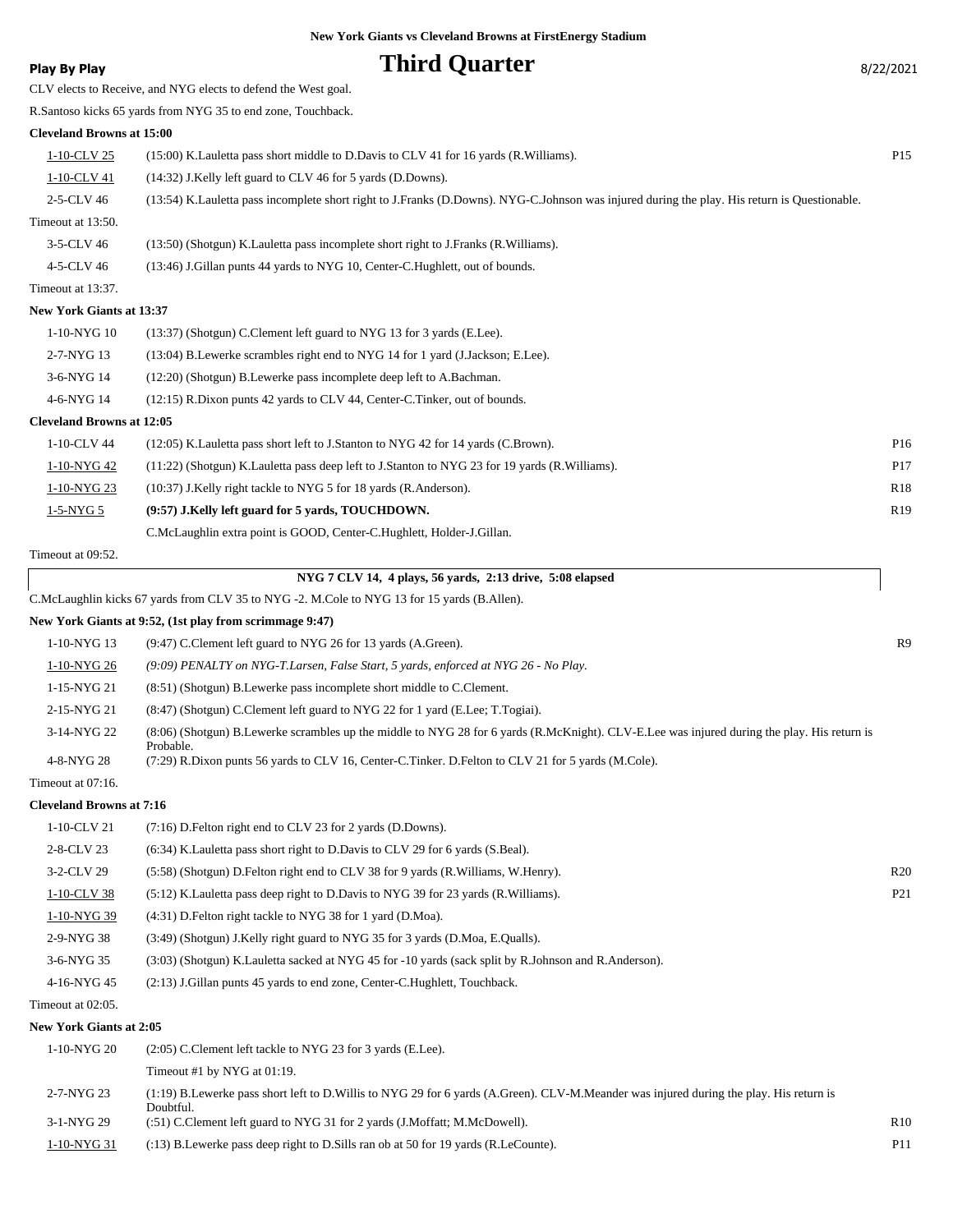|                         | <b>New York Giants vs Cleveland Browns at FirstEnergy Stadium</b> |                        |                    |  |  |  |                     |        |  |
|-------------------------|-------------------------------------------------------------------|------------------------|--------------------|--|--|--|---------------------|--------|--|
| <b>END OF OUARTER</b>   | Time                                                              |                        | <b>First Downs</b> |  |  |  | <b>Efficiencies</b> |        |  |
|                         | <b>Score</b>                                                      |                        |                    |  |  |  | Poss R P X T 3Down  | 4 Down |  |
| <b>New York Giants</b>  |                                                                   | $6:13 \t2 \t1 \t0 \t3$ |                    |  |  |  | 1/3                 | 0/0    |  |
| <b>Cleveland Browns</b> | 14                                                                | $8:47$ 3 4 0 7         |                    |  |  |  |                     | 0/0    |  |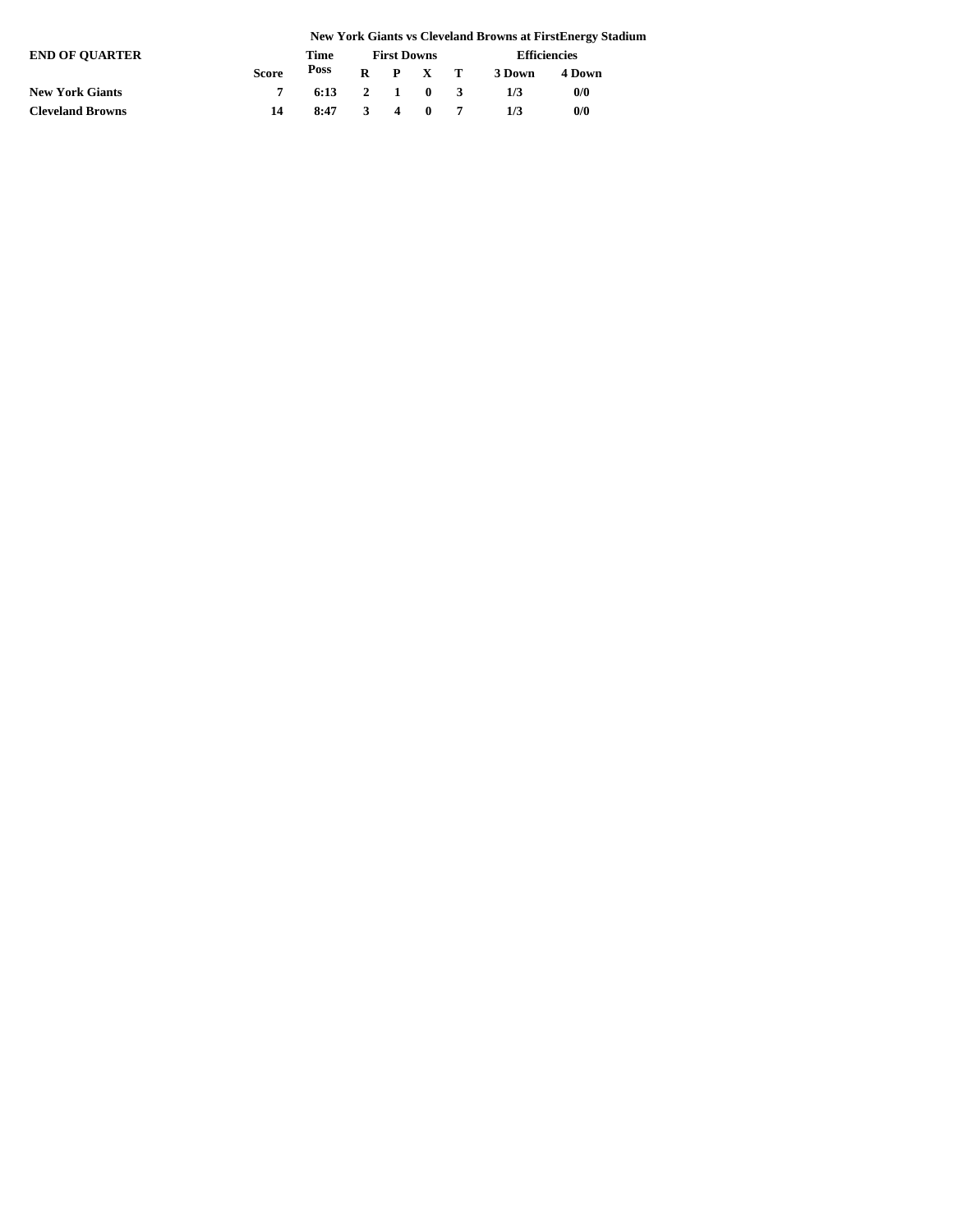| Play By Play                     | <b>Fourth Quarter</b>                                                                                                                                                                                                                                                                                                                    | 8/22/2021       |
|----------------------------------|------------------------------------------------------------------------------------------------------------------------------------------------------------------------------------------------------------------------------------------------------------------------------------------------------------------------------------------|-----------------|
| New York Giants continued.       |                                                                                                                                                                                                                                                                                                                                          |                 |
| $1 - 10 - 50$                    | (15:00) (Shotgun) C.Clement left guard to CLV 47 for 3 yards (J.Jackson; Ma.Wilson).                                                                                                                                                                                                                                                     |                 |
| 2-7-CLV 47                       | (14:25) (Shotgun) B.Lewerke pass incomplete short left to D.Pettis [M.McDowell].                                                                                                                                                                                                                                                         |                 |
| 3-7-CLV 47                       | (14:21) (Shotgun) B.Lewerke sacked at 50 for -3 yards (M.McDowell).                                                                                                                                                                                                                                                                      |                 |
| $4 - 10 - 50$                    | (13:40) R.Dixon punts 41 yards to CLV 9, Center-C.Tinker. J.Natson to CLV 9 for no gain (M.Cole).                                                                                                                                                                                                                                        |                 |
| Timeout at 13:33.                |                                                                                                                                                                                                                                                                                                                                          |                 |
| <b>Cleveland Browns at 13:33</b> |                                                                                                                                                                                                                                                                                                                                          |                 |
| 1-10-CLV 9                       | (13:33) J.Kelly left tackle to CLV 14 for 5 yards (W.Henry; D.Moa).                                                                                                                                                                                                                                                                      |                 |
| 2-5-CLV 14                       | (12:53) K. Lauletta pass short right to C. Davis to CLV 20 for 6 yards (T. Harris).                                                                                                                                                                                                                                                      | P <sub>22</sub> |
| 1-10-CLV 20                      | (12:10) J.Kelly right tackle to CLV 19 for -1 yards (R.Anderson; D.Moa).                                                                                                                                                                                                                                                                 |                 |
| 2-11-CLV 19                      | (11:27) (Shotgun) K. Lauletta pass incomplete deep left to K. Hodge.                                                                                                                                                                                                                                                                     |                 |
| 3-11-CLV 19                      | (11:21) (Shotgun) K. Lauletta pass incomplete deep right to D. Davis.                                                                                                                                                                                                                                                                    |                 |
| 4-11-CLV 19                      | (11:15) J.Gillan punts 51 yards to NYG 30, Center-C.Hughlett. C.Board MUFFS catch, and recovers at NYG 28.                                                                                                                                                                                                                               |                 |
| Timeout at 11:05.                |                                                                                                                                                                                                                                                                                                                                          |                 |
| <b>New York Giants at 11:05</b>  |                                                                                                                                                                                                                                                                                                                                          |                 |
| 1-10-NYG 28                      | $(11:05)$ D. Pettis right end to NYG 32 for 4 yards (W. Harvey).                                                                                                                                                                                                                                                                         |                 |
| 2-6-NYG 32                       | (10:29) B.Lewerke pass short right to J.Hausmann to NYG 40 for 8 yards (B.Allen).                                                                                                                                                                                                                                                        | P12             |
| 1-10-NYG 40                      | (9.53) B.Lewerke pass short left to D.Pettis pushed ob at NYG 46 for 6 yards (R.LeCounte).                                                                                                                                                                                                                                               |                 |
| 2-4-NYG 46                       | (9:21) (Shotgun) B.Lewerke left end ran ob at CLV 34 for 20 yards (R.Jackson).                                                                                                                                                                                                                                                           | R13             |
| 1-10-CLV 34                      | (8:46) G. Brightwell left tackle to CLV 28 for 6 yards (E.Lee).                                                                                                                                                                                                                                                                          |                 |
|                                  | PENALTY on CLV-R.Jackson, Face Mask (15 Yards), 14 yards, enforced at CLV 28.                                                                                                                                                                                                                                                            | X14             |
| 1-10-CLV 14                      | (8:27) PENALTY on CLV-M.Wilson, Neutral Zone Infraction, 5 yards, enforced at CLV 14 - No Play.                                                                                                                                                                                                                                          |                 |
| $1-5$ -CLV 9                     | (8:19) (Shotgun) G.Brightwell right guard to CLV 7 for 2 yards (W.Harvey; M.McDowell).                                                                                                                                                                                                                                                   |                 |
| $2-3$ -CLV $7$                   | (8.02) G.Brightwell right tackle to CLV 8 for -1 yards (B.Allen, M.McDowell).                                                                                                                                                                                                                                                            |                 |
|                                  | Timeout #2 by NYG at 07:16.                                                                                                                                                                                                                                                                                                              |                 |
| 3-4-CLV 8                        | (7:16) (Shotgun) B.Lewerke pass short right to D.Sills for 8 yards, TOUCHDOWN.                                                                                                                                                                                                                                                           | P <sub>15</sub> |
|                                  | (Pass formation) TWO-POINT CONVERSION ATTEMPT. B.Lewerke pass to D.Sills is incomplete. ATTEMPT FAILS.                                                                                                                                                                                                                                   |                 |
|                                  | PENALTY on CLV-R.Jackson, Defensive Pass Interference, 1 yard, enforced at CLV 2 - No Play.<br>PENALTY on CLV-R.Jackson, Face Mask (15 Yards), 0 yards, enforced between downs.<br>(Run formation) TWO-POINT CONVERSION ATTEMPT. G.Brightwell rushes up the middle. ATTEMPT FAILS. 25 Allen and 52 Lee combined<br>on stop of conversion |                 |
| Timeout at 07:11.                |                                                                                                                                                                                                                                                                                                                                          |                 |
|                                  | NYG 13 CLV 14, 8 plays, 72 yards, 2 penalties, 3:54 drive, 7:49 elapsed                                                                                                                                                                                                                                                                  |                 |

R.Santoso kicks 65 yards from NYG 35 to end zone, Touchback.

#### **Cleveland Browns at 7:11**

| NYG 13 CLV 17, 8 plays, 44 yards, 4:42 drive, 12:31 elapsed |                                                                                                                 |                 |  |  |  |  |  |  |
|-------------------------------------------------------------|-----------------------------------------------------------------------------------------------------------------|-----------------|--|--|--|--|--|--|
| 4-5-NYG 31                                                  | (2:34) C.McLaughlin 49 vard field goal is GOOD, Center-C.Hughlett, Holder-J.Gillan.                             |                 |  |  |  |  |  |  |
| 3-11-NYG 37                                                 | (3:16) K. Lauletta pass short right to C. Davis to NYG 31 for 6 yards (M. Cole; N. Lalos).                      |                 |  |  |  |  |  |  |
| 2-11-NYG 37                                                 | (3:21) K. Lauletta pass incomplete short right to J. Natson.                                                    |                 |  |  |  |  |  |  |
| 1-10-NYG 36                                                 | $(4:01)$ J.Stanton left guard to NYG 37 for -1 yards (R.Johnson).                                               |                 |  |  |  |  |  |  |
| 2-9-CLV 43                                                  | (4.50) (Shotgun) K.Lauletta pass short left to J.Kelly to NYG 36 for 21 yards (R.Williams).                     | P <sub>24</sub> |  |  |  |  |  |  |
|                                                             | PENALTY on CLV-D.Forbes, Ineligible Downfield Pass, 5 yards, enforced at CLV 48 - No Play.                      |                 |  |  |  |  |  |  |
| 2-4-CLV 48                                                  | (5.19) K. Lauletta pass short right to C. Davis to NYG 42 for 10 yards (C. Johnson).                            |                 |  |  |  |  |  |  |
| 1-10-CLV 42                                                 | (5:57) J.Kelly left guard to CLV 48 for 6 yards (E.Qualls; D.Downs).                                            |                 |  |  |  |  |  |  |
| 2-2-CLV 33                                                  | (6:26) J.Kelly left guard to CLV 42 for 9 yards (S.Beal; R.Williams). CLV-A.Taylor was injured during the play. | R <sub>23</sub> |  |  |  |  |  |  |
| $1-10$ -CLV 25                                              | (7:11) J.Kelly right guard to CLV 33 for 8 yards (T.Harris).                                                    |                 |  |  |  |  |  |  |
|                                                             |                                                                                                                 |                 |  |  |  |  |  |  |

C.McLaughlin kicks 65 yards from CLV 35 to end zone, Touchback.

#### **New York Giants at 2:29**

1-10-NYG 25 (2:29) (Shotgun) B.Lewerke pass short right to G.Brightwell to NYG 26 for 1 yard (W.Harvey; E.Benton). 2-9-NYG 26 (2:05) (No Huddle, Shotgun) B.Lewerke pass short right to D.Sills to NYG 36 for 10 yards (B.Allen).

*PENALTY on NYG-D.Sills, Offensive Pass Interference, 10 yards, enforced at NYG 26 - No Play.*

Two-Minute Warning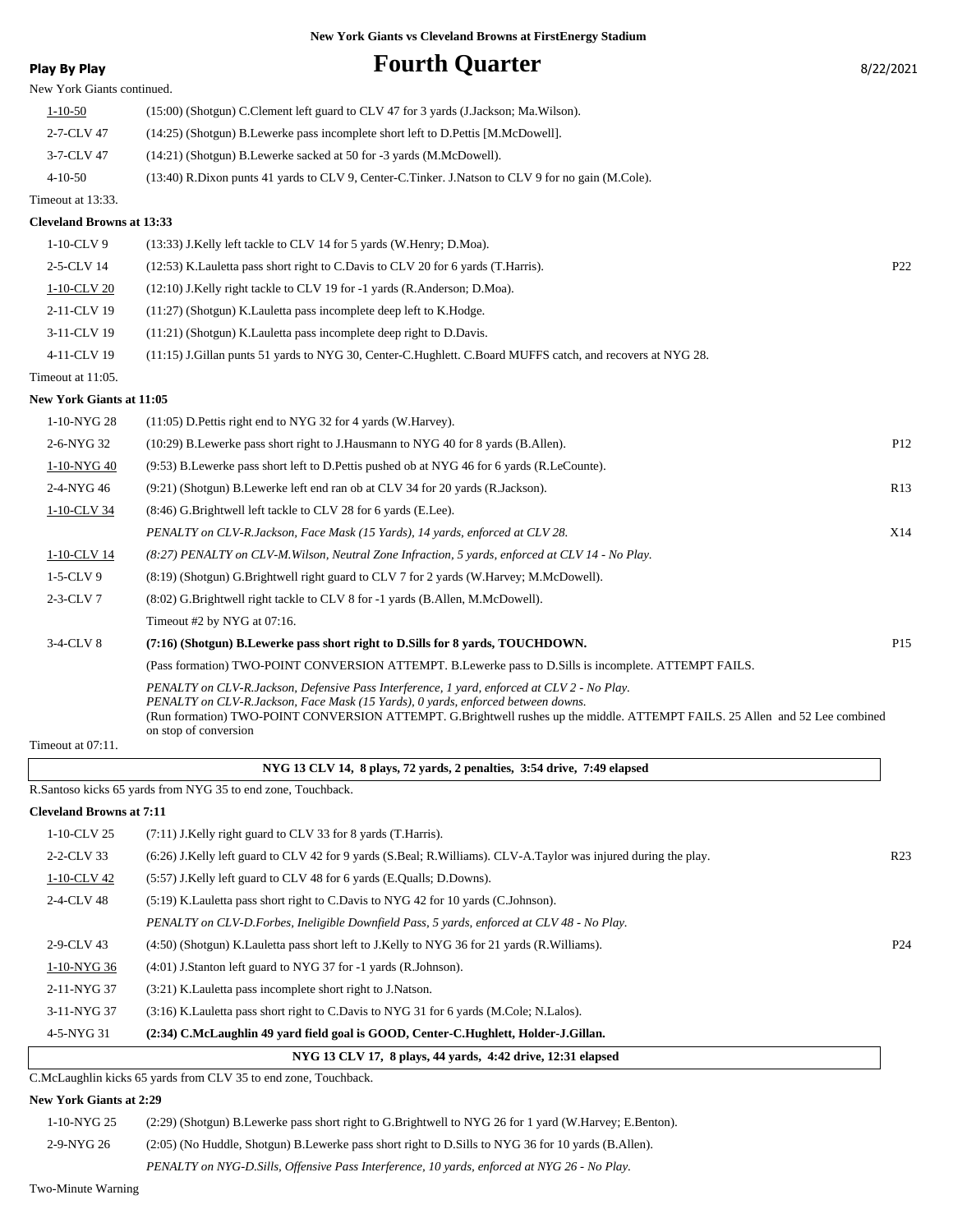| <b>New York Giants</b> | 7<br>2/5<br>2/2<br>7:50<br>5<br>13<br>1<br>1                                                                                                                   |                 |
|------------------------|----------------------------------------------------------------------------------------------------------------------------------------------------------------|-----------------|
|                        | Poss<br>$\bf{R}$<br><b>Score</b><br>$\mathbf{P}$<br>$\mathbf{X}$<br>Т<br>3 Down<br>4 Down                                                                      |                 |
| <b>END OF OUARTER</b>  | <b>Efficiencies</b><br>Time<br><b>First Downs</b>                                                                                                              |                 |
| 1-10-CLV 27            | (:06) (Shotgun) B.Lewerke pass deep middle intended for D.Sills INTERCEPTED by R.LeCounte (R.Jackson) [J.Elliott] at CLV -5. Touchback.                        |                 |
| 4-8-CLV 42             | (:14) (Shotgun) B.Lewerke pass short right to D.Willis pushed ob at CLV 27 for 15 yards (B.Allen).                                                             | P <sub>18</sub> |
| 3-8-CLV 42             | (:18) (No Huddle, Shotgun) B.Lewerke pass incomplete short left to G.Brightwell [C.Weaver]. NYG-R.John was injured during the play. His<br>return is Doubtful. |                 |
| 2-13-CLV 47            | (:35) (Shotgun) B.Lewerke pass short right to R.John to CLV 42 for 5 yards (W.Harvey).                                                                         |                 |
|                        | Timeout #3 by NYG at 00:35.                                                                                                                                    |                 |
| 1-10-CLV 44            | (:41) (No Huddle, Shotgun) B.Lewerke sacked at CLV 47 for -3 yards (J. Elliott).                                                                               |                 |
| 4-6-NYG 49             | $(1:01)$ (Shotgun) B. Lewerke pass short right to G. Brightwell to CLV 44 for 7 yards (E. Lee; B. Allen).                                                      | P <sub>17</sub> |
| 3-6-NYG 49             | (1:07) (Shotgun) B.Lewerke pass incomplete deep left to A.Bachman.                                                                                             |                 |
| 2-6-NYG 49             | $(1:11)$ (No Huddle, Shotgun) B. Lewerke pass incomplete deep right to D. Pettis.                                                                              |                 |
| 1-10-NYG 45            | (1:33) (No Huddle, Shotgun) B.Lewerke pass short middle to G.Brightwell to NYG 49 for 4 yards (W.Harvey).                                                      |                 |
| 3-19-NYG 16            | (1:53) (Shotgun) B.Lewerke pass deep right to R.John to NYG 45 for 29 yards (E.Benton; W.Harvey).                                                              | P <sub>16</sub> |
| 2-19-NYG 16            | (2:00) (Shotgun) B.Lewerke pass incomplete short right to G.Brightwell.                                                                                        |                 |
|                        |                                                                                                                                                                |                 |

**Cleveland Browns 17 7:10 1 2 0 3 0/2 0/0**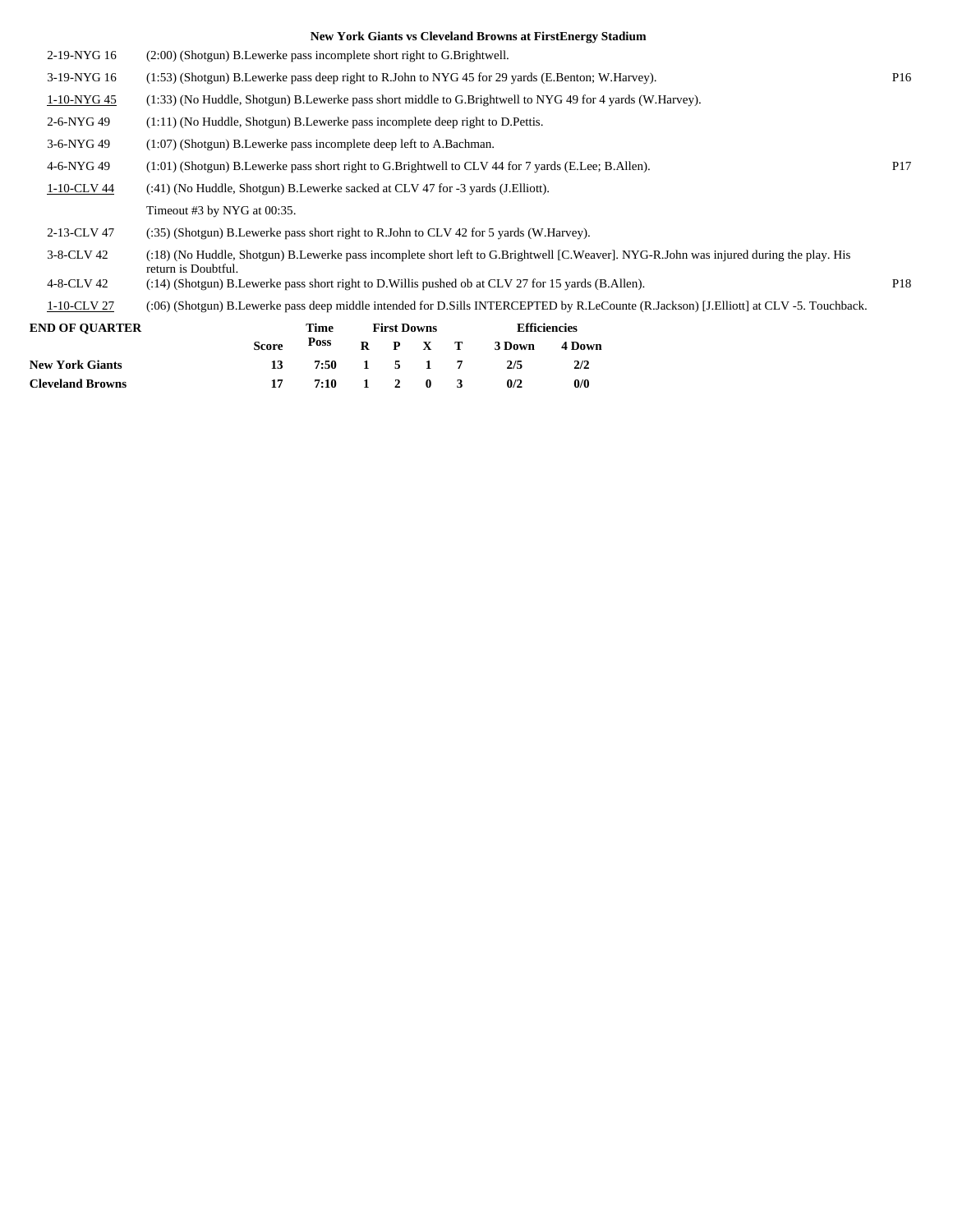### **Miscellaneous Statistics Report**

**New York Giants vs Cleveland Browns 8/22/2021 at FirstEnergy Stadium**

### **Ten Longest Plays for New York Giants**

| Yards | 0tr | <b>Play Start</b>     | <b>Play Description</b>                                                                                                                           |
|-------|-----|-----------------------|---------------------------------------------------------------------------------------------------------------------------------------------------|
| 29    |     | 4 3-19-NYG 16         | (1:53) (Shotgun) B.Lewerke pass deep right to R.John to NYG 45 for 29 yards (E.Benton; W.Harvey).                                                 |
| 24    |     | $1 - 1 - 10 - CLV$ 38 | (2:38) (Shotgun) M.Glennon pass deep middle to R.John to CLV 14 for 24 yards (J.Moffatt).                                                         |
| 20    |     | 4 2-4-NYG 46          | (9:21) (Shotqun) B.Lewerke left end ran ob at CLV 34 for 20 yards (R.Jackson).                                                                    |
| 20    |     | 4 1-10-CLV 34         | (8:46) G. Brightwell left tackle to CLV 28 for 6 yards (E. Lee).<br>PENALTY on CLV-R.Jackson, Face Mask (15 Yards), 14 yards, enforced at CLV 28. |
| 19    |     | 3 1-10-NYG 31         | (:13) B.Lewerke pass deep right to D.Sills ran ob at 50 for 19 yards (R.LeCounte).                                                                |
| 15    |     | 4 4-8-CLV 42          | (:14) (Shotgun) B.Lewerke pass short right to D.Willis pushed ob at CLV 27 for 15 yards (B.Allen).                                                |
| 13    |     | 2 3-3-NYG 31          | (4:50) (Shotqun) M.Glennon pass short right to D.Pettis to NYG 44 for 13 yards (J.Moffatt).                                                       |
| 13    |     | 3 1-10-NYG 13         | (9:47) C.Clement left guard to NYG 26 for 13 yards (A.Green).                                                                                     |
| 12    |     | 1 2-9-CLV 13          | (1:18) (Shotgun) M.Glennon pass short right to C.Board to CLV 1 for 12 yards (M.Smith; G.Newsome).                                                |
| 9     |     | 1-10-NYG 25           | (15:00) C.Board left end to NYG 34 for 9 yards (J.Moffatt).                                                                                       |

### **Ten Longest Plays for Cleveland Browns**

| Yards | 0tr | <b>Play Start</b> | <b>Play Description</b>                                                                                          |
|-------|-----|-------------------|------------------------------------------------------------------------------------------------------------------|
| 32    |     | 2 4-5-CLV 49      | (:03) (Shotgun) K.Lauletta scrambles left end to NYG 19 for 32 yards (D.Moa). FUMBLES (D.Moa), recovered by CLV- |
| 23    |     | 3 1-10-CLV 38     | (5:12) K. Lauletta pass deep right to D. Davis to NYG 39 for 23 yards (R. Williams).                             |
| 21    |     | 4 2-9-CLV 43      | (4:50) (Shotgun) K.Lauletta pass short left to J.Kelly to NYG 36 for 21 yards (R.Williams).                      |
| 19    |     | 3 1-10-NYG 42     | (11:22) (Shotgun) K.Lauletta pass deep left to J.Stanton to NYG 23 for 19 yards (R.Williams).                    |
| 18    |     | 1 1-10-NYG 27     | (9:40) D.Johnson left tackle to NYG 9 for 18 yards (X.McKinney).                                                 |
| 18    |     | 3 1-10-NYG 23     | (10:37) J.Kelly right tackle to NYG 5 for 18 yards (R.Anderson).                                                 |
| 16    |     | 3 1-10-CLV 25     | (15:00) K. Lauletta pass short middle to D. Davis to CLV 41 for 16 yards (R. Williams).                          |
| 14    |     | 1 1-10-CLV 34     | (11:45) D.Johnson right guard to CLV 48 for 14 yards (J.Love).                                                   |
| 14    |     | 2 3-13-CLV 9      | (1:20) (Shotgun) K.Lauletta pass short left to K.Hodge to CLV 23 for 14 yards (M.Harper).                        |
| 14    |     | 3 1-10-CLV 44     | (12:05) K. Lauletta pass short left to J. Stanton to NYG 42 for 14 yards (C. Brown).                             |

| <b>Touchdown Scoring Information</b> |                  | <b>Offense</b> | <b>Defense</b> Special Teams |
|--------------------------------------|------------------|----------------|------------------------------|
| <b>VISITOR</b>                       | New York Giants  |                |                              |
| <b>HOME</b>                          | Cleveland Browns |                |                              |

|            | <b>Player Scoring Information</b> |     |            |                        |   |                          |              |                  |            |    |           |             |            |              |        |
|------------|-----------------------------------|-----|------------|------------------------|---|--------------------------|--------------|------------------|------------|----|-----------|-------------|------------|--------------|--------|
|            | Club Player                       | TD. | Rush<br>TD | <b>Rec KO TD</b><br>TD |   | <b>Punt Int TD</b><br>TD |              | <b>Fum</b><br>TD | Misc<br>TD | FG | <b>XP</b> | 2Pt<br>Rush | 2Pt<br>Rec | Sfty         | Points |
| NYG.       | D.Booker                          | 0   |            |                        | 0 | 0                        | 0            | 0                | 0          | 0  | 0         |             | 0          | 0            | 6      |
| NYG.       | D.Sills                           | 0   | 0          |                        | 0 | 0                        | 0            | 0                | 0          | 0  | 0         |             | 0          | 0            | 6      |
| NYG.       | R.Santoso                         | 0   | 0          |                        | 0 | 0                        | 0            | 0                | 0          | 0  |           |             | 0          | 0            |        |
| <b>CLV</b> | J.Kelly                           | 0   |            | $\Omega$               | 0 | 0                        | 0            | 0                | 0          | 0  | 0         | 0           | 0          | 0            | 6      |
| <b>CLV</b> | K.Hodge                           | 0   | 0          |                        | 0 | 0                        | $\mathbf{0}$ | 0                | 0          | 0  | 0         | 0           | 0          | 0            | 6      |
| <b>CLV</b> | C.McLaughlin                      | 0   | 0          | 0                      | 0 | 0                        | 0            | 0                | 0          |    |           |             | 0          | $\mathbf{0}$ | 4      |
| <b>CLV</b> | C.Parkey                          | 0   | 0          |                        | 0 | 0                        | 0            |                  | 0          | 0  |           |             | 0          | 0            |        |

| <b>Possession Detail</b>    | <b>First Half</b> |      | <b>Second Half</b> |       | Game           |       |  |  |
|-----------------------------|-------------------|------|--------------------|-------|----------------|-------|--|--|
|                             | <b>Visitor</b>    | Home | <b>Visitor</b>     | Home  | <b>Visitor</b> | Home  |  |  |
| Largest Lead                | 0                 |      | 0                  |       | 0              |       |  |  |
| Drives Leading              | 0                 | 0    | 0                  |       | 0              |       |  |  |
| Time of Possession Leading  | 0:00              | 0:00 | 0:00               | 12:21 | 0:00           | 12:21 |  |  |
| Largest Deficit             | $-7$              | 0    | $-7$               | 0     | -7             | 0     |  |  |
| Drives Trailing             |                   | 0    | 4                  | 0     |                | 0     |  |  |
| Time of Possession Trailing | 6:47              | 0:00 | 12:31              | 0:00  | 19:18          | 0:00  |  |  |
| Times Score Tied Up         |                   |      |                    | 0     |                |       |  |  |
| Lead Changes                |                   |      |                    |       |                |       |  |  |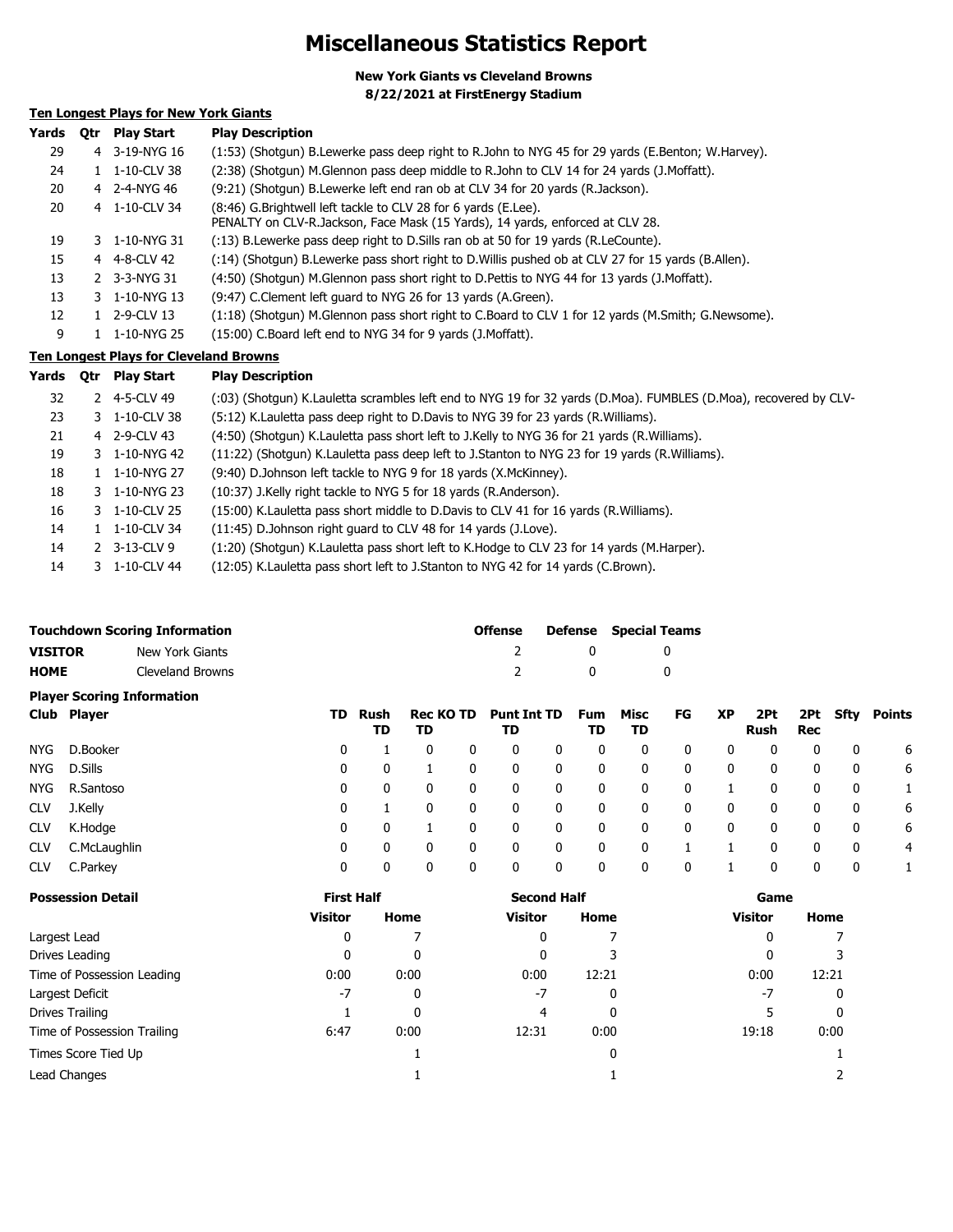# **Playtime Percentage**

Percent of playtime per player on offense, defense and special teams

|                   | <b>New York Giants</b> |    |                |    |                |                      |     |                  |           |    | <b>Cleveland Browns</b> |    |                |                      |     |  |
|-------------------|------------------------|----|----------------|----|----------------|----------------------|-----|------------------|-----------|----|-------------------------|----|----------------|----------------------|-----|--|
|                   |                        |    | <b>Offense</b> |    | <b>Defense</b> | <b>Special Teams</b> |     |                  |           |    | <b>Offense</b>          |    | <b>Defense</b> | <b>Special Teams</b> |     |  |
| J Barton          | т                      |    | 63 100%        |    |                | 1                    |     | 5% C Gossett     | G         |    | 65 100%                 |    |                | 3                    | 14% |  |
| J Harrison        | C                      |    | 63 100%        |    |                | 1                    |     | 5% D Forbes      | Τ         |    | 65 100%                 |    |                | 3                    | 14% |  |
| K Wiggins         | G                      | 59 | 94%            |    |                | 1                    |     | 5% J Hudson      | Τ         | 58 | 89%                     |    |                | 3                    | 14% |  |
| C Slade           | G                      | 56 | 89%            |    |                | 1                    |     | 5% C Davis       | TE        | 48 | 74%                     |    |                |                      |     |  |
| T Larsen          | G                      | 56 | 89%            |    |                | 1                    |     | 5% J Franks      | TE        | 42 | 65%                     |    |                | 16                   | 76% |  |
| D Sills           | <b>WR</b>              | 40 | 63%            |    |                | 7                    |     | 33% J Natson     | <b>WR</b> | 42 | 65%                     |    |                | 5                    | 24% |  |
| D Pettis          | <b>WR</b>              | 38 | 60%            |    |                |                      |     | K Lauletta       | QB        | 40 | 62%                     |    |                |                      |     |  |
| <b>B</b> Lewerke  | QB                     | 37 | 59%            |    |                |                      |     | <b>B</b> Hance   | Τ         | 37 | 57%                     |    |                |                      |     |  |
| D Willis          | <b>WR</b>              | 35 | 56%            |    |                | 11                   | 52% | D Davis          | <b>WR</b> | 33 | 51%                     |    |                | 7                    | 33% |  |
| R John            | TE                     | 35 | 56%            |    |                | 4                    | 19% | R Higgins        | <b>WR</b> | 33 | 51%                     |    |                |                      |     |  |
| M Glennon         | QB                     | 26 | 41%            |    |                |                      |     | K Hodge          | <b>WR</b> | 30 | 46%                     |    |                | 3                    | 14% |  |
| A Bachman         | <b>WR</b>              | 23 | 37%            |    |                | 12                   | 57% | G Senat          | T         | 28 | 43%                     |    |                | 3                    | 14% |  |
| G Brightwell      | <b>RB</b>              |    | 23 37%         |    |                | 11                   | 52% | J Patterson      | C         | 28 | 43%                     |    |                | $\mathbf{1}$         | 5%  |  |
| N Griffin-Stewart | <b>TE</b>              | 22 | 35%            |    |                | 8                    | 38% | D Johnson        | <b>RB</b> | 25 | 38%                     |    |                | 3                    | 14% |  |
| C Clement         | <b>RB</b>              | 21 | 33%            |    |                | 5                    | 24% | C Keenum         | QB        | 25 | 38%                     |    |                |                      |     |  |
| J Hausmann        | TE                     | 19 | 30%            |    |                | 6                    | 29% | A Taylor         | Τ         | 22 | 34%                     |    |                | 2                    | 10% |  |
| C Board           | <b>WR</b>              | 16 | 25%            |    |                | 10                   | 48% | C Hubbard        | T.        | 22 | 34%                     |    |                |                      |     |  |
| D Booker          | <b>RB</b>              | 16 | 25%            |    |                |                      |     | J Kelly          | RB        | 21 | 32%                     |    |                | 3                    | 14% |  |
| K Smith           | <b>TE</b>              | 15 | 24%            |    |                |                      |     | D Felton         | RB        | 16 | 25%                     |    |                | 6                    | 29% |  |
| <b>B</b> Heggie   | C                      |    | 11 17%         |    |                |                      |     | D Peoples-Jones  | <b>WR</b> | 15 | 23%                     |    |                |                      |     |  |
| J Burton          | G                      | 7  | 11%            |    |                | 1                    | 5%  | J Stanton        | FB        | 11 | 17%                     |    |                | 15                   | 71% |  |
| E Penny           | FB                     | 6  | 10%            |    |                | 6                    | 29% | A Janovich       | FB        | 9  | 14%                     |    |                | 5                    | 24% |  |
| M Cole            | <b>WR</b>              | 5  | 8%             | 20 | 31%            | 9                    | 43% | E Lee            | LB        |    |                         | 56 | 89%            | 4                    | 19% |  |
| C Gillaspia       | <b>RB</b>              | 1  | 2%             |    |                | 20                   | 95% | R LeCounte       | DB        |    |                         | 53 | 84%            | 7                    | 33% |  |
| D Downs           | LB                     |    |                | 57 | 88%            | 12                   | 57% | <b>B</b> Allen   | CB        |    |                         | 43 | 68%            | 13                   | 62% |  |
| S Beal            | <b>CB</b>              |    |                | 55 | 85%            | 7                    | 33% | J Moffatt        | SS        |    |                         | 40 | 63%            | 8                    | 38% |  |
| R Williams        | DB                     |    |                | 53 | 82%            | 7                    | 33% | J Jackson        | DE        |    |                         | 39 | 62%            |                      |     |  |
| D Moa             | DT                     |    |                | 47 | 72%            | 3                    | 14% | J Elliott        | DT        |    |                         |    | 57%            | 4                    | 19% |  |
| C Johnson         | <b>FS</b>              |    |                | 43 | 66%            | 8                    | 38% |                  | SS        |    |                         | 36 |                | 13                   | 62% |  |
| R Johnson         | DE                     |    |                | 41 | 63%            | 3                    | 14% | E Benton         |           |    |                         | 33 | 52%            |                      |     |  |
| T Harris          | LB                     |    |                | 40 | 62%            | 14                   | 67% | C Weaver         | DE        |    |                         | 32 | 51%            | 7                    | 33% |  |
| M Harper          | DB                     |    |                | 38 | 58%            | 5                    | 24% | A Green          | CB        |    |                         | 30 | 48%            | 7                    | 33% |  |
| R Anderson        | LB                     |    |                | 36 | 55%            |                      |     | W Harvey         | LB        |    |                         | 30 | 48%            | 6                    | 29% |  |
| Q Wilson          | CB                     |    |                | 33 | 51%            | 4                    | 19% | C Malveaux       | DE        |    |                         | 29 | 46%            | 6                    | 29% |  |
| W Henry           | DT                     |    |                | 31 | 48%            |                      |     | T Togiai         | ΝT        |    |                         | 28 | 44%            | 1                    | 5%  |  |
| I Odenigbo        | LB                     |    |                | 29 | 45%            | 3                    | 14% | M Wilson         | LB        |    |                         | 27 | 43%            | 1                    | 5%  |  |
| O Ximines         | LB                     |    |                | 29 | 45%            |                      |     | R McKnight       | DE        |    |                         | 26 | 41%            | 16                   | 76% |  |
| E Qualls          | DT                     |    |                | 25 | 38%            |                      |     | G Newsome        | DB        |    |                         | 26 | 41%            | 3                    | 14% |  |
| J Love            | FS                     |    |                | 24 | 37%            |                      |     | M McDowell       | DT        |    |                         | 25 | 40%            |                      |     |  |
| C Coughlin        | LB                     |    |                | 23 | 35%            |                      |     | R Jackson        | CB        |    |                         | 23 | 37%            | 15                   | 71% |  |
| N Lalos           | DE                     |    |                | 22 | 34%            | 14                   | 67% | E Rugamba        | DB        |    |                         | 21 | 33%            | 3                    | 14% |  |
| R Ragland         | LB                     |    |                | 22 | 34%            |                      |     | M Wilson         | DT        |    |                         | 18 | 29%            |                      |     |  |
| <b>B</b> Hill     | DT                     |    |                | 20 | 31%            |                      |     | M Smith          | LB        |    |                         | 16 | 25%            | 1                    | 5%  |  |
| C Brown           | LB                     |    |                | 10 | 15%            | 13                   | 62% | J Owusu-Koramoah | LB        |    |                         | 15 | 24%            | 2                    | 10% |  |
| X McKinney        | DB                     |    |                |    | 10 15%         |                      |     | A Billings       | NT        |    |                         |    | 11 17%         |                      |     |  |